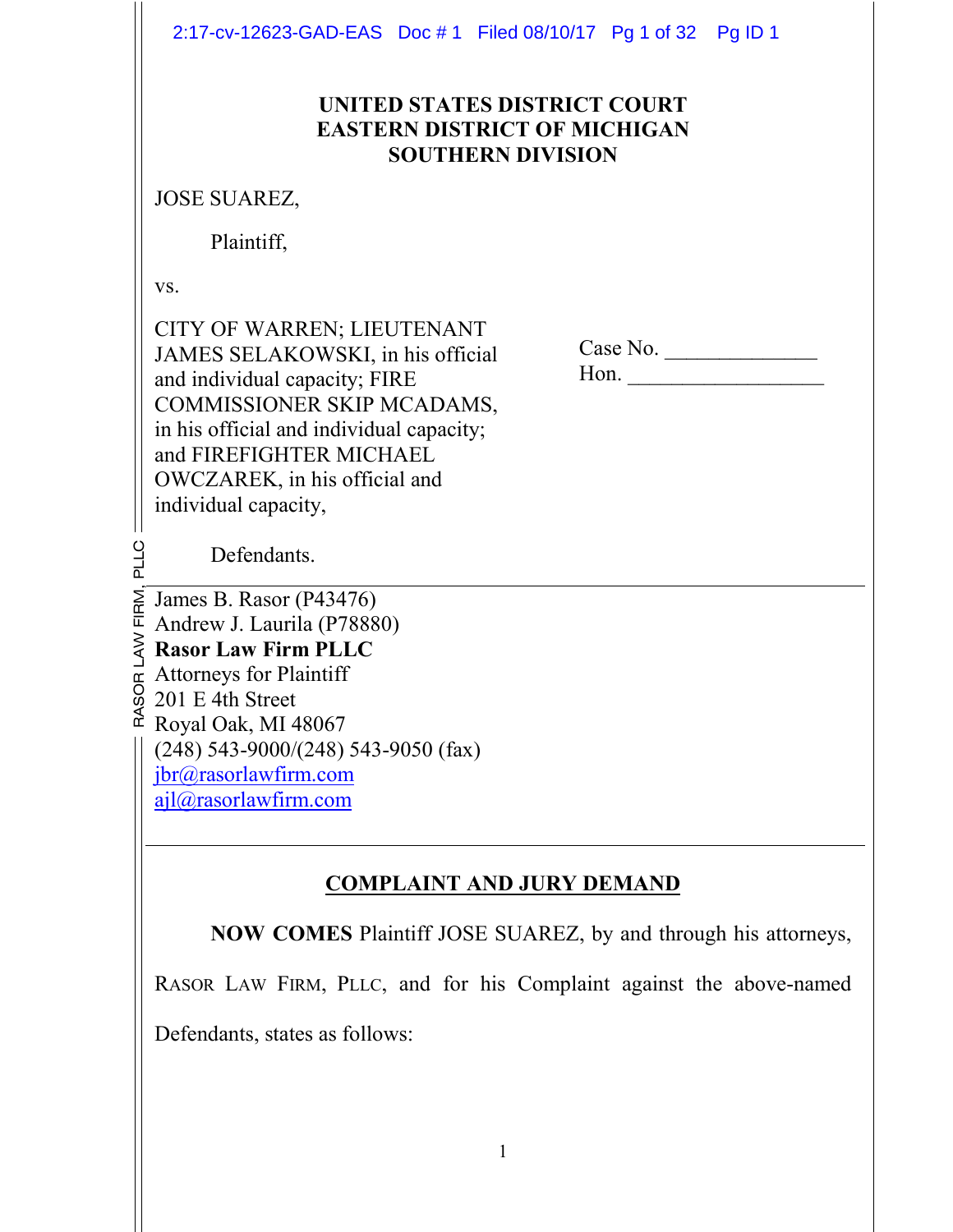2:17-cv-12623-GAD-EAS Doc # 1 Filed 08/10/17 Pg 2 of 32 Pg ID 2

# **PARTIES**

1. At all times relevant to this lawsuit, Plaintiff Jose Suarez (herein "Plaintiff") was a resident of the City of Oak Park, County of Oakland, State of Michigan.

2. Defendant City of Warren is a public employer.

3. Defendant Warren is a municipal corporation, duly organized and carrying on governmental functions in the City of Warren, County of Macomb, State of Michigan.

M, P LLC $2000e(a)$  and "employers" within the meaning of 42 U.S.C. § 2000 $e(a)$ . 4. Defendants are "persons" within the meaning of 42 U.S.C. §

LA W County that administers and operates a Fire Department. E<br>E 5. Defendant Warren is a municipality located within Macomb

RA SOR6. At all times material and relevant hereto, Defendant Lieutenant James Selakowski was an employee of Defendant Warren and was acting under the color of state law and in the course and scope of his employment.

7. At all times material and relevant hereto, Defendant Fire Commissioner Skip McAdams was an employee of Defendant Warren and was acting under the color of state law and in the course and scope of his employment.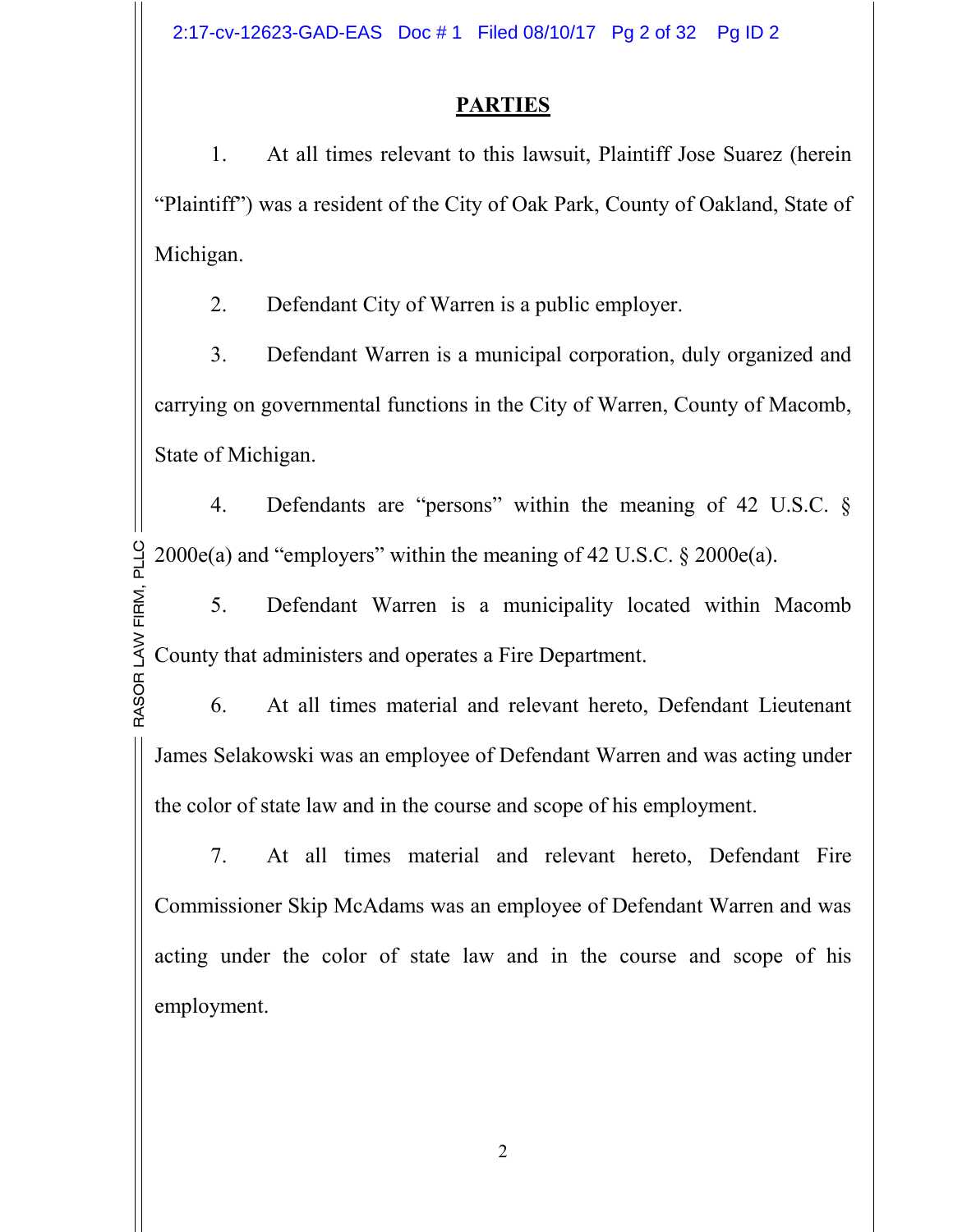8. At all times material and relevant hereto, Defendant Firefighter Michael Owczarek was an employee of Defendant Warren and was acting under the color of state law and in the course and scope of his employment.

9. At all times material and relevant hereto, Defendant Warren was Plaintiff's employer.

10. At all times material and relevant hereto, Plaintiff was employed by Warren as a Firefighter/Paramedic (herein "firefighter").

M, P LLC discriminated against him based upon national origin, age, and retaliation. 11. Plaintiff timely filed a charge of discrimination with the Equal Employment Opportunity Commission (herein "EEOC") alleging Warren

LA W and Plaintiff received a Dismissal and Notice of Rights letter on May 19, 2017. E<br>E 12. The EEOC investigated Plaintiff's allegations of discrimination

RA SOR13. All conditions precedent to the filing of this Complaint have been performed or have occurred.

## **JURISDICTION AND VENUE**

14. This cause of action arose in the City of Warren, County of Macomb, State of Michigan.

15. This Honorable Court has jurisdiction over this action under 42 U.S.C. § 2000e-5(f), § 2000e-6, and 28 U.S.C. §§ 1331, 1343(a), and 1345.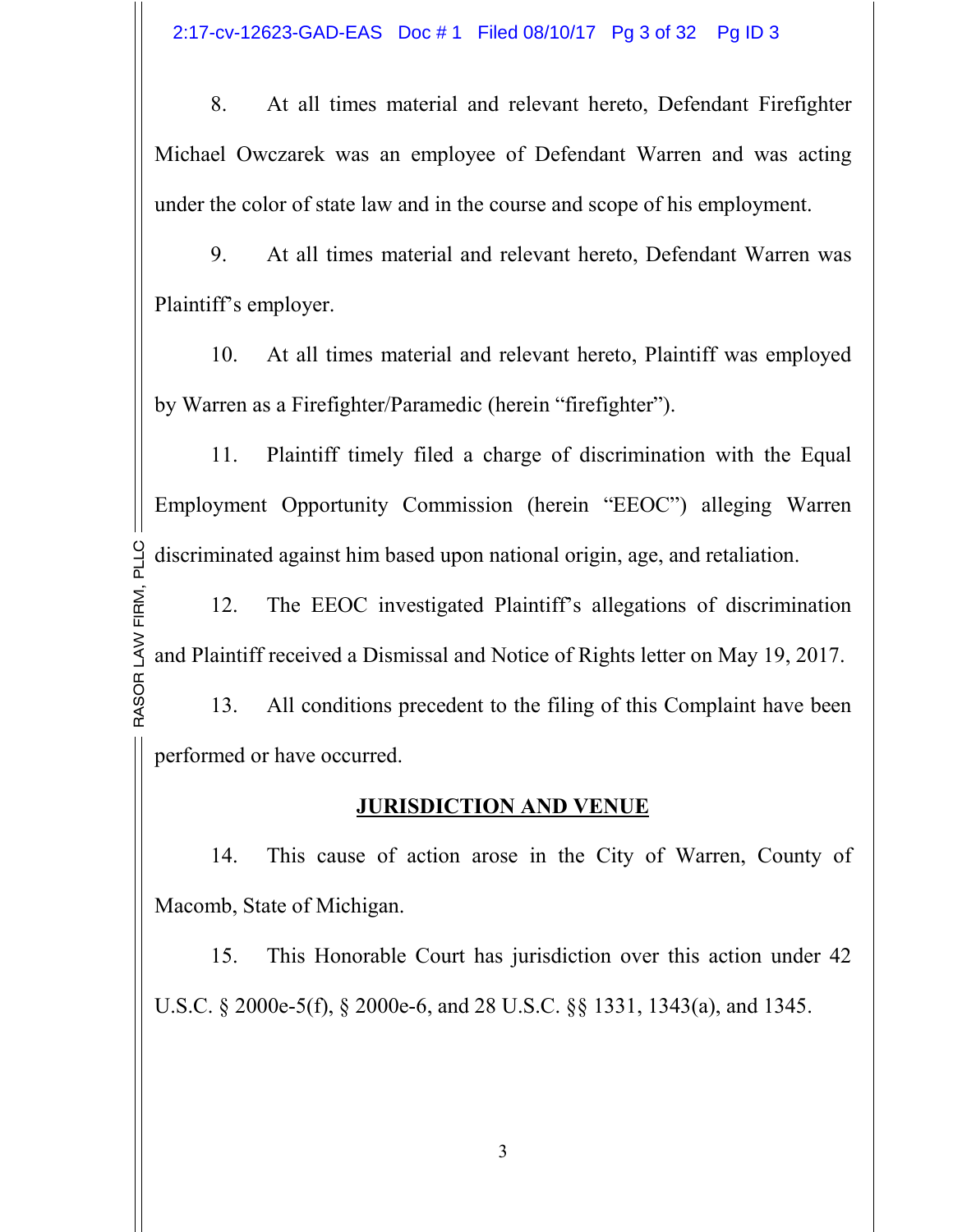2:17-cv-12623-GAD-EAS Doc # 1 Filed 08/10/17 Pg 4 of 32 Pg ID 4

16. This Honorable Court has personal jurisdiction over Defendants because Defendants conduct and operate prison facilities in the State of Michigan.

17. Venue is proper in this judicial district under 42 U.S.C. § 2000e-5(f)(3),  $\S$  2000e-6(b), and 28 U.S.C.  $\S$  1391(b) because it is where a substantial part of the events or omissions giving rise to the cause of action occurred.

## **COMMON FACTUAL ALLEGATIONS**

18. Plaintiff reasserts and re-alleges each and every allegation contained in paragraphs 1 through 17, as if fully set forth herein.

E<br>E M, P LLC19. Plaintiff is a forty-five year old male of Cuban descent, and as such, a member of a protected class.

RA SOR in 2013, when Plaintiff was assigned Unit 1 at Fire Station 3. LA W20. Plaintiff began his employment with the Warren Fire Department

21. While employed by Defendant City of Warren, Plaintiff worked as a Firefighter/Paramedic, which required that he be trained as both a firefighter and paramedic.

22. Plaintiff did not have a history of disciplinary issues throughout his career at Defendant Warren.

23. On or about June 20, 2013, Plaintiff was transferred from Unit 1 Station 3 to Unit 1 Station 4.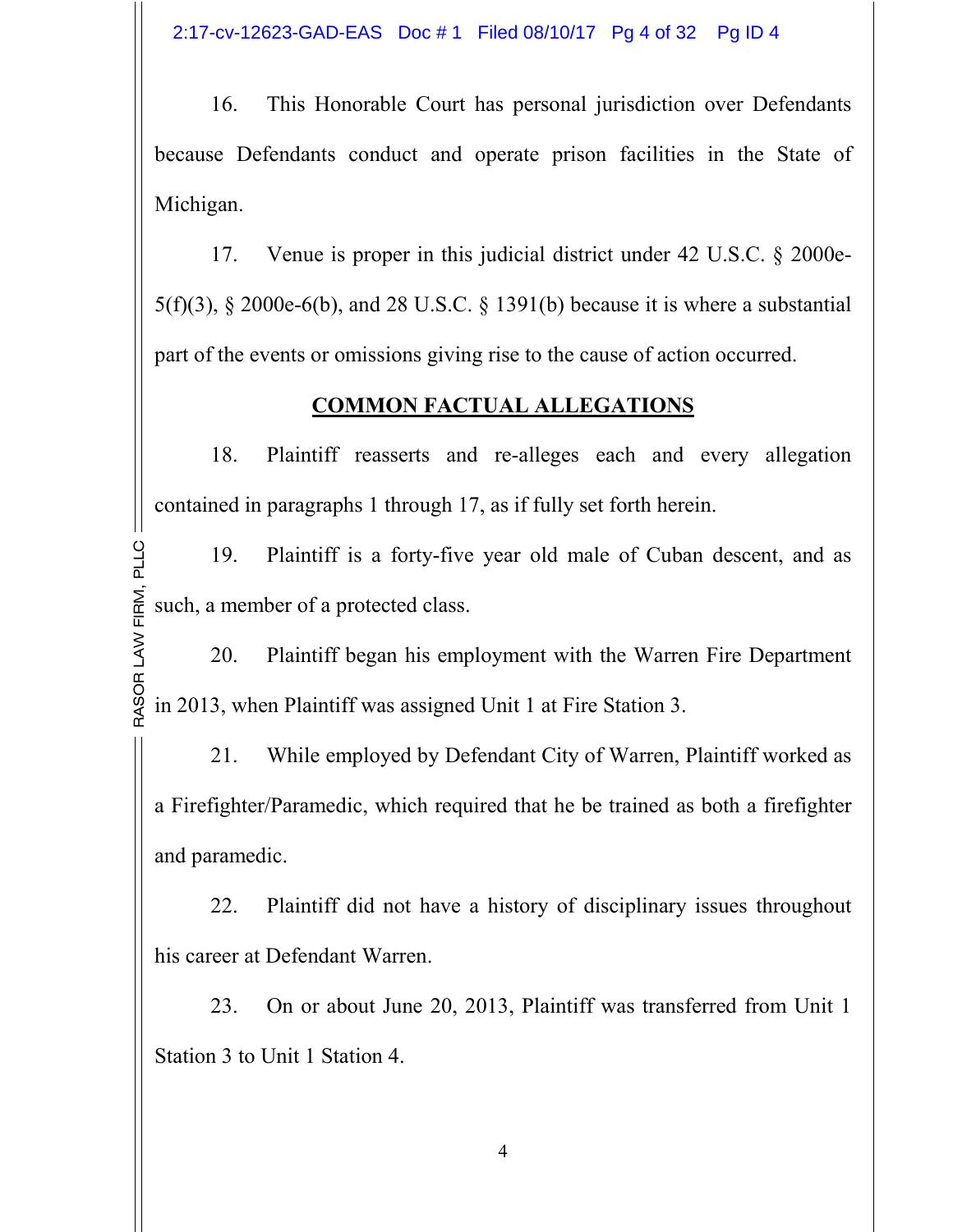2:17-cv-12623-GAD-EAS Doc # 1 Filed 08/10/17 Pg 5 of 32 Pg ID 5

24. While in Unit 1 Station 4, Plaintiff was supervised by Captain Steve Sitek.

25. Within approximately four months of being transferred to Unit 1 Station 4, Plaintiff began working with Firefighter Joel Ricketts.

26. During Plaintiff's time at Unit 1 Station 4, Captain Sitek referred to Plaintiff as a "pussy" and "faggot," and Firefighter Ricketts acted openly hostile towards Plaintiff.

E<br>E M, P LLC he experienced no incidents of discrimination or hostility for approximately 27. To avoid the hostile environment at Unit 1 Station 4, Plaintiff volunteered to be transferred to and was transferred to Unit 1 Station 5, where eight months.

RA SOR Station 1, where he again worked alongside Firefighter Joel Ricketts. LA W28. On or about August 10, 2014, Plaintiff was transferred to Unit 1

29. During Plaintiff's tenure at Unit 1 Station 1, his supervisor, Captain John Dalton, was promoted to Battalion Chief and was replaced by Captain Paul Lesnau.

30. Once Captain Lesnau replaced Captain Dalton as the supervisor of Unit 1 Station 1, Firefighter Ricketts resumed his openly hostile attitude towards Plaintiff and made it known that his goal was to antagonize Plaintiff until he snapped.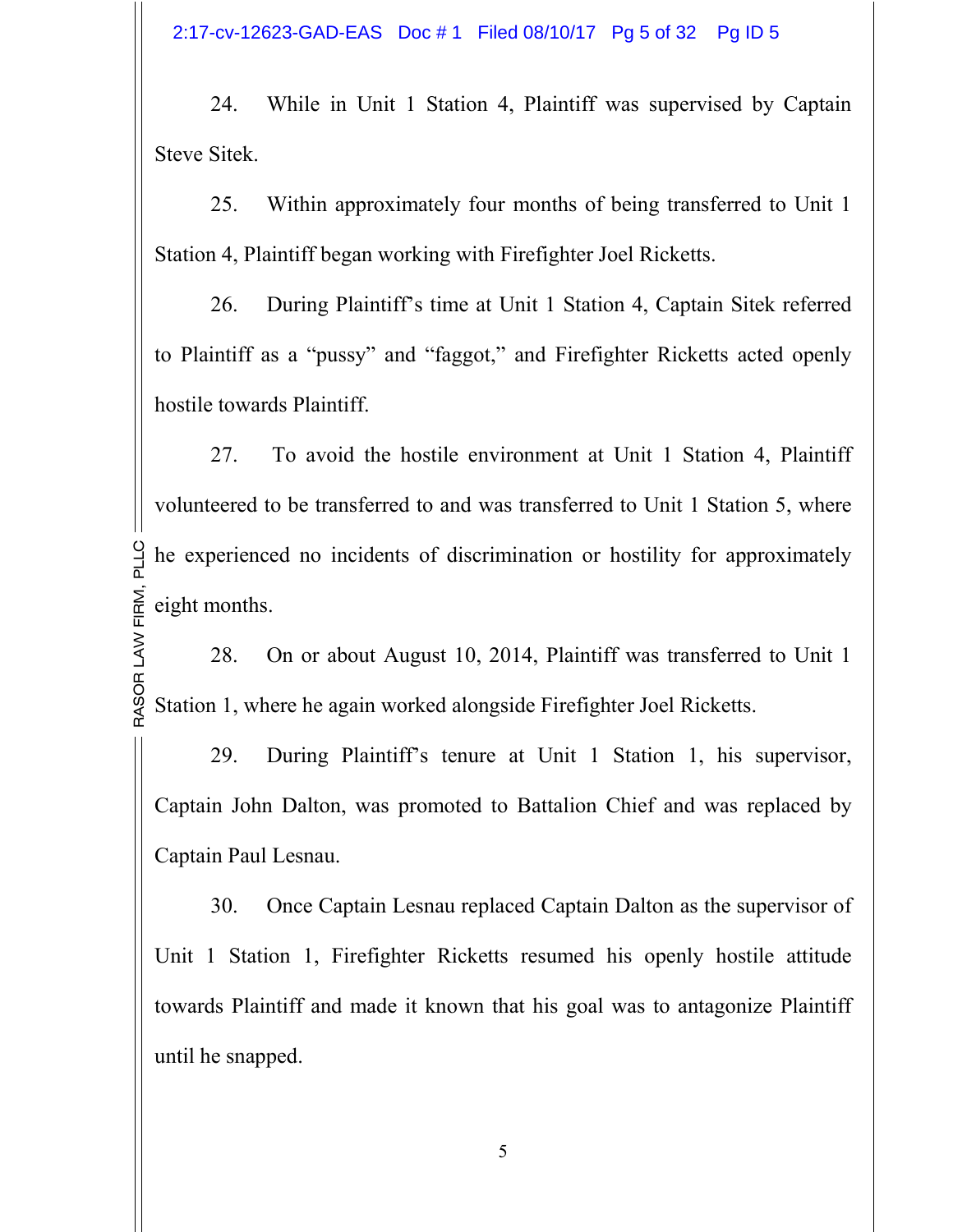2:17-cv-12623-GAD-EAS Doc # 1 Filed 08/10/17 Pg 6 of 32 Pg ID 6

31. Plaintiff complained of Firefighter Ricketts' hostility to his supervisor, Captain Lesnau, who did nothing in response to Plaintiff's complaints.

32. Eventually, Firefighter Ricketts was transferred to Station 5.

33. On or about April of 2015, Plaintiff was transferred to Unit 1 Station 4, and was again supervised by Captain Sitek, and also worked under Defendant Lieutenant James Selakowski.

M, P LLC basis. 34. While at Station 4 from 2015 until January of 2017, Plaintiff was called "the all-around nigger" by Defendant Lieutenant Selakowski on a regular

LA W and discriminatory language used by Lieutenant Selakowski. E<br>E 35. Plaintiff complained to Lieutenant Jeff Slone about the offensive

RA SOR36. On or about November of 2015, Captain Sitek was promoted to Battalion Chief of Unit 1 and Captain Ron Laszczak replaced him as supervisor of Station 4.

37. During the time that Captain Laszczak supervised Station 4, Defendant Lieutenant Selakowski continued to call Plaintiff "the all-around nigger" and other members of Station 4, including FEO Rob Loring, joined in the racial and ethnic discrimination and promotion of a hostile work environment.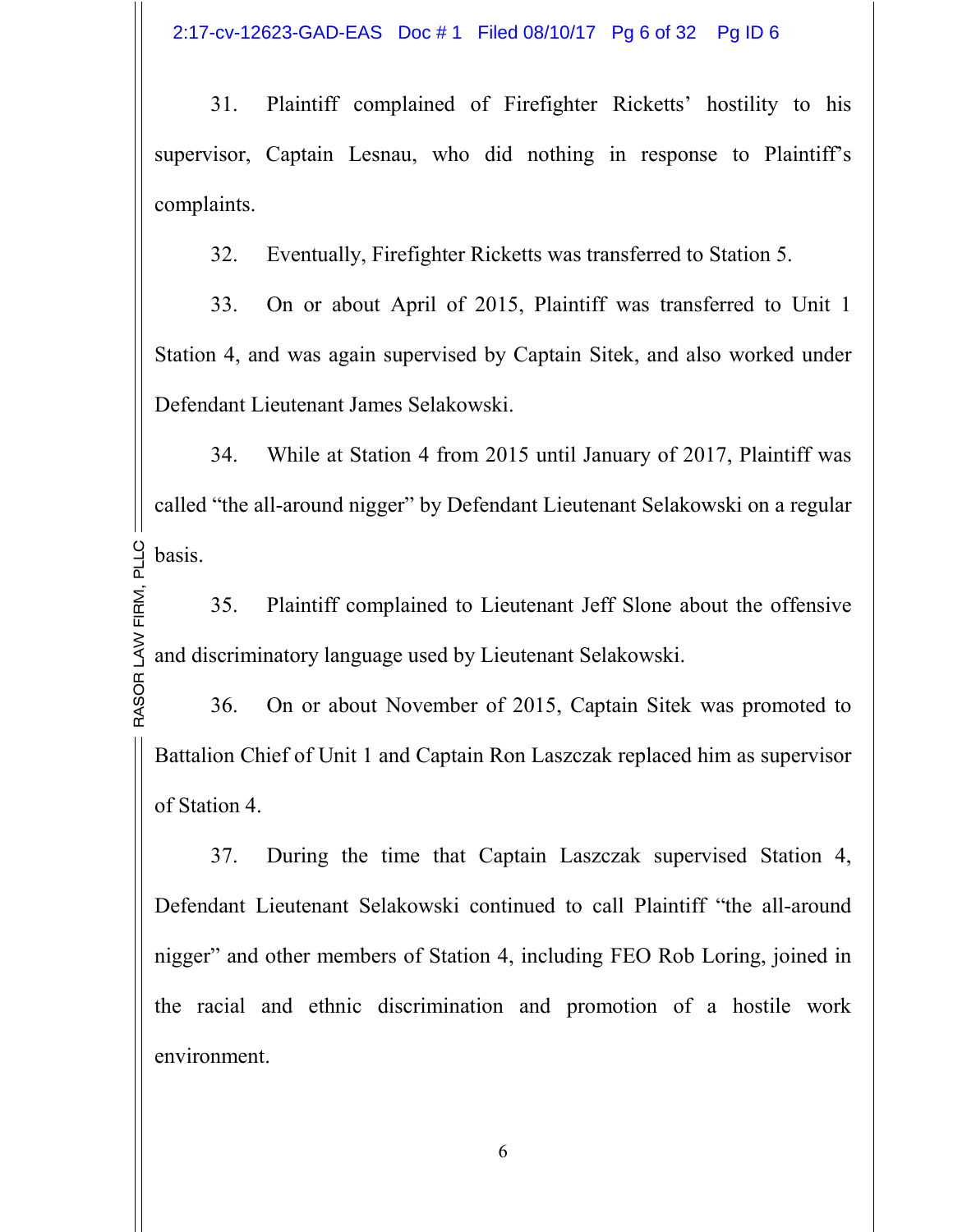38. In addition to calling Plaintiff "the all-around nigger" from 2015- 2017, upon information and belief, Defendant Selakowski threatened Plaintiff with physical violence in retaliation for reporting the racial discrimination on at least two occasions.

39. After experiencing racially discriminatory comments and racially motivated workplace hostility for two years at Station 4, Plaintiff complained in writing to Defendant Warren's administrative offices on December 27, 2016.

40. On or about January 3, 2017, Plaintiff was transferred to Unit 3 Station 1.

E<br>E n<br>≥ົ LLC41. After being transferred to Unit 3 Station 1, Plaintiff faced unreasonable scrutiny by his supervisors and co-workers.

RA SOR McAdams instructed members of the Fire Department to record any instances LA W42. Upon information and belief, Defendant Fire Commissioner Skip of Plaintiff's conduct that could be used to paint Plaintiff in a negative light in any subsequent proceeding, and suggested that the department may send Plaintiff to a psych evaluation.

43. Upon information and belief, when Plaintiff inquired into the status of his written complaint, Plaintiff's union representative, Chris Andary, told Plaintiff "you should have kept your fucking mouth shut, you shouldn't have written a fucking letter."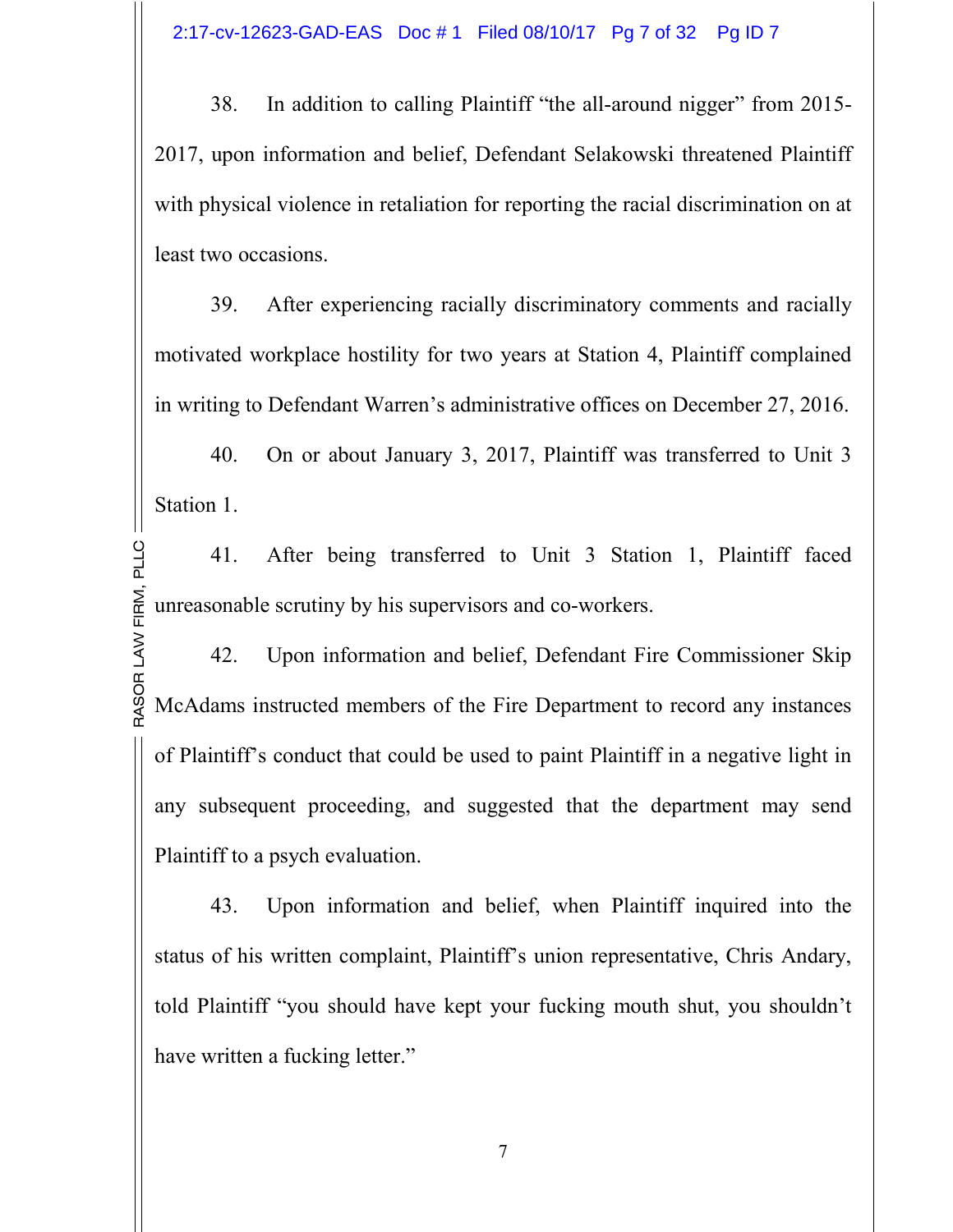44. On or about May of 2017, Defendant Firefighter Mike Owczarek assaulted Plaintiff by striking him with a stretcher Defendant Owczarek was pushing in a hospital hallway. Upon information and belief, Defendant Owczarek's assault was in retaliation for Plaintiff's submission of the written complaint of discrimination on December 27, 2016.

45. Upon information and belief, Plaintiff was threatened with disciplinary action by Lieutenant Steve Zanin if Plaintiff did not drop his discrimination complaint.

E<br>E n<br>≥ົ LLC Department due to on-going harassment following his written complaint and 46. On or about July 5, 2017, Plaintiff resigned from the Fire concerns for his personal safety and well-being.

#### RA SOR **TITLE VII OF THE CIVIL RIGHTS ACT OF 1964 – 42 U.S.C. § 2000e-2**  LA W**COUNT I – DISPARATE TREATMENT AS TO DEFENDANT CITY OF WARREN**

47. Plaintiff reasserts and re-alleges each and every allegation contained in paragraphs 1 through 46, as if fully set forth herein.

48. Title VII of the Civil Rights Act of 1964, 42 U.S.C. § 2000e *et seq*. prohibits discrimination against any individual with respect to compensation, terms, conditions, or privileges of employment, because of such individual's race.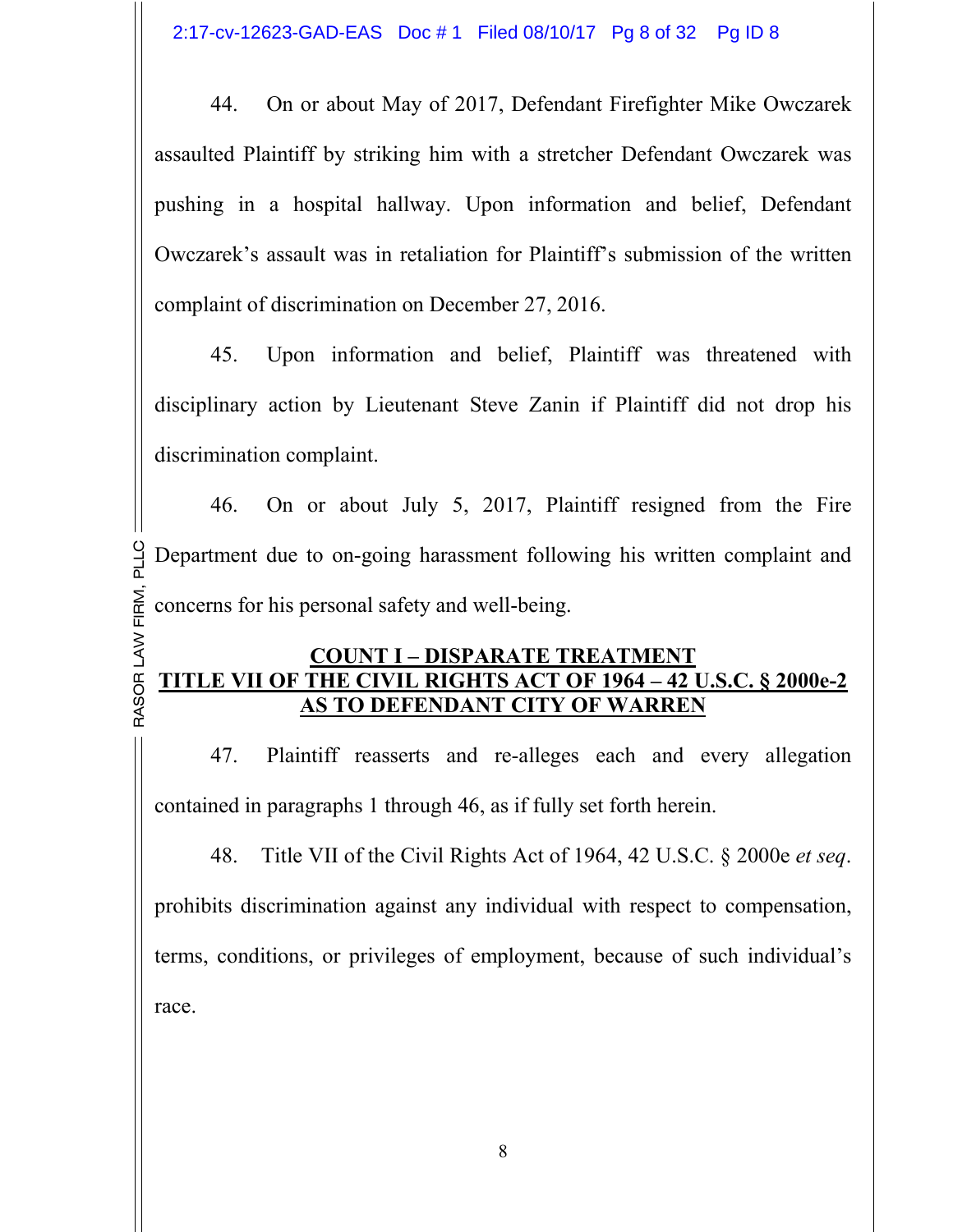49. At all times material and relevant, Plaintiff was an employee of Defendant employer City of Warren, covered by and within the meaning of Title VII of the Civil Rights Act of 1964, 42 U.S.C. § 2000e-2.

50. Plaintiff is of Cuban descent, in the minority at the Warren Fire Department, and is a member of a protected class under Title VII of the Civil Rights Act of 1964.

E<br>E n<br>≥ົ opportunities, compensation or other conditions or privileges of employment 51. As an employer within the meaning of the Title VII of the Civil Rights Act of 1964, Defendant City of Warren owed Plaintiff a duty not to discriminate against him with respect to employment, promotional on the basis of Plaintiff's race and ethnicity.

LLC

RA SOR treatment during his career with Defendant City of Warren that was disparate LA W52. Because of his race and ethnicity, Plaintiff was subjected to from that accorded to non-Cuban co-workers of Defendant City of Warren and at the fire stations to which Plaintiff was assigned, who have been treated more favorably than Plaintiff.

53. The disparate and less favorable treatment to which Plaintiff was subjected during the time that he was employed by Defendant City of Warren included adverse employment actions on the basis of Plaintiff's race and ethnicity, and Plaintiff has otherwise been discriminated against with respect to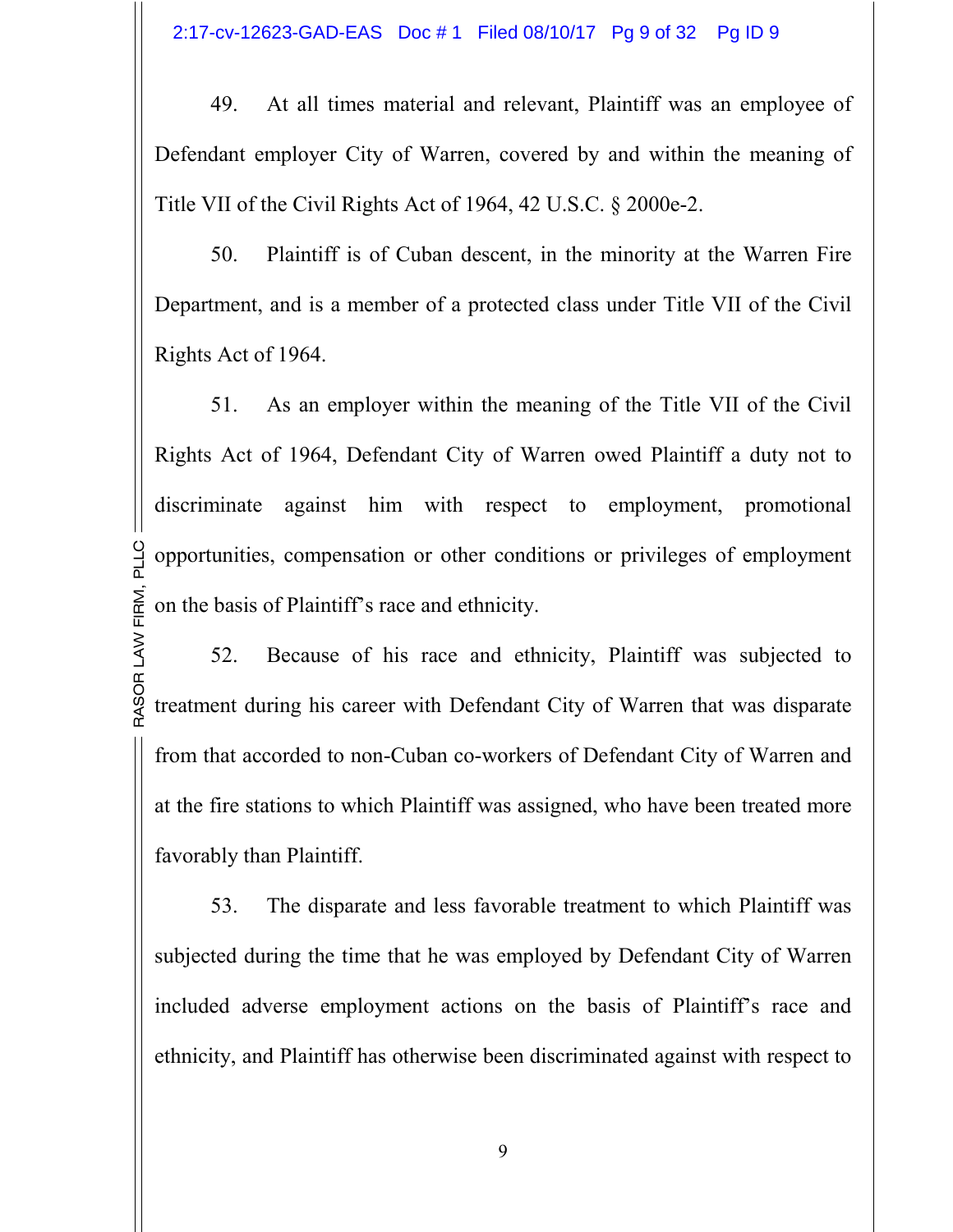employment, promotional opportunities, compensation or other conditions or privileges of employment on the basis of his race and ethnicity.

54. The disparate and less favorable treatment to which Plaintiff was subjected during the time that he was been employed by Defendant City of Warren has come both from management and supervisory personnel, and from Plaintiff's non-Cuban/minority co-workers.

LA W personnel. E<br>E n<br>≥ົ against minority employees, or that tolerates the disparate and less favorable 55. Defendant City of Warren and the fire stations to which Plaintiff was assigned by Defendant City of Warren has a policy or pattern of practice that encourages management or supervisory personnel to directly discriminate treatment of minority employees by said management and supervisory

LLC

RA SOR56. Defendant City of Warren and the fire stations to which Plaintiff was assigned by Defendant City of Warren has a policy or pattern of practice that encourages management or supervisory personnel to look the other-way or actively encourage disparate and less favorable treatment of minority employees, including Plaintiff, by non-minority employees and/or supervisory personnel.

57. Plaintiff's supervisor(s) and other employees and supervisors of Defendant City of Warren have either directly discriminated against Plaintiff, or have tolerated and looked the other-way to disparate and less favorable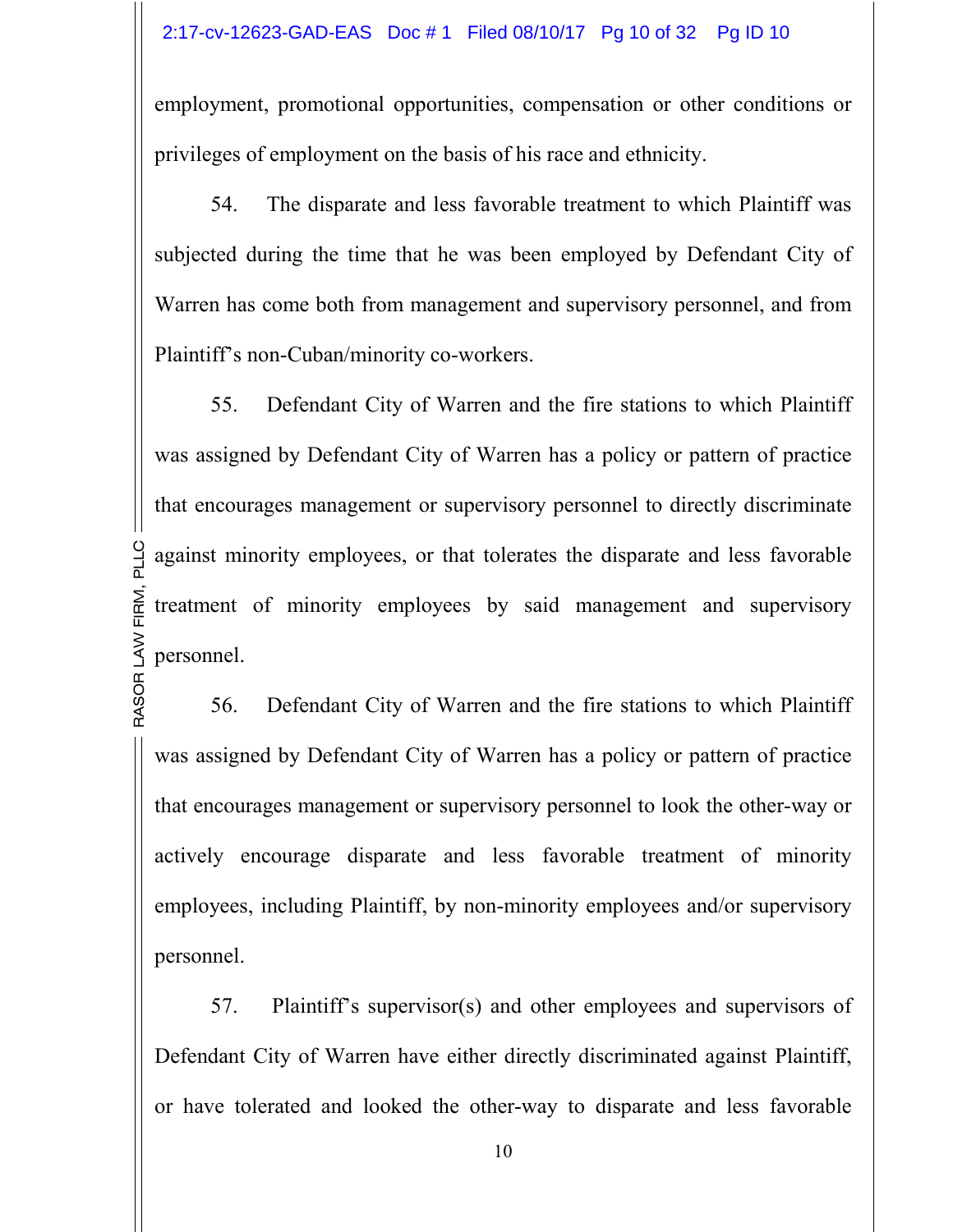treatment of Plaintiff by his non-minority co-workers and/or supervisory personnel.

58. The disparate treatment to which Plaintiff was subjected while working at Defendant City of Warren was so substantially disparate and less favorable than the treatment of non-minority employees that it raises an inference of disparate treatment discrimination.

 unreasonably interfered with Plaintiff's work performance. 59. The disparate treatment to which Plaintiff was subjected during his career at Defendant City of Warren was so substantially disparate and less favorable than the treatment received by his non-minority co-workers that it

RA SOR of Warren's Fire Department by Defendant City of Warren. LA W treatment to which Plaintiff was subjected during his career at Defendant City E<br>E M, P LLC60. There is no legitimate business reason justifying the disparate

61. In violation of Title VII, 42 U.S.C. § 2000e-2(a), the City of Warren has discriminated on the basis of Plaintiff's race and ethnicity by, among other ways:

- a. Permitting non-minority employees to direct racially derogatory comments at Plaintiff; and
- b. Failing to discipline employees who Plaintiff reported as using racially discriminatory language in violation of the department's policies and procedures.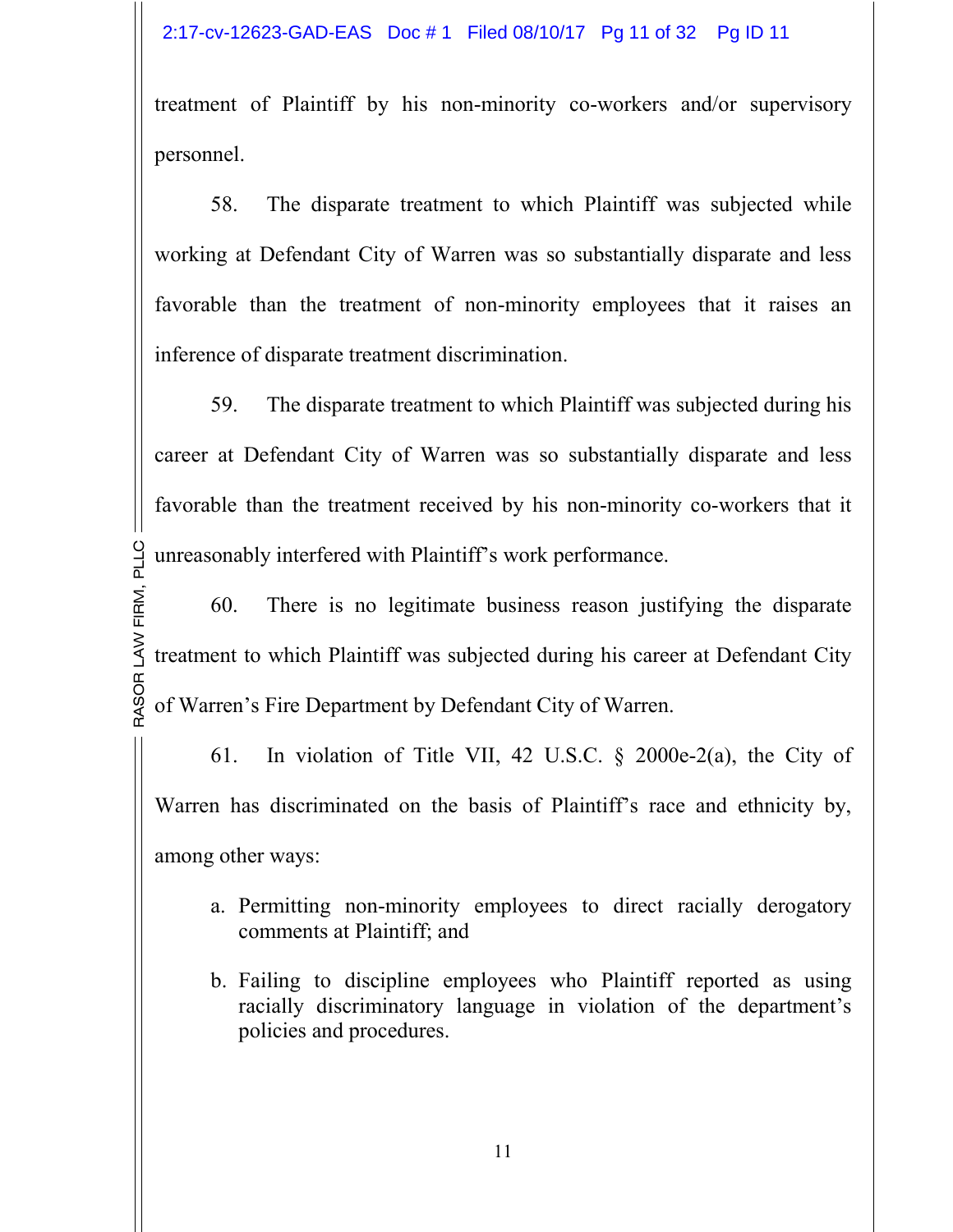62. The acts and practices of Defendant and Defendant's employees described in the above paragraphs constitute a pattern or practice of discrimination on the basis of race and ethnicity in violation of Title VII because Defendant and its employees have pursued, and continue to pursue, policies and practices with respect to terms, conditions, or privileges of employment that discriminate against minorities and that deprive or tend to deprive minority firefighters, including Plaintiff, of employment opportunities because of their race and ethnicity.

RA SOR in the community, mental and emotional distress, and loss of the ordinary LA W and earning capacity, loss of career opportunities, loss of reputation and esteem E<br>E M, P LLC actions against Plaintiff as described herein, Plaintiff has suffered injuries and 63. As a direct and proximate result of the City of Warren's unlawful damages, including, but not limited to, lost wages, potential loss of earnings pleasures of life.

64. Pursuant to Title VII of the Civil Rights Act of 1964, 42 U.S.C. § 2000e *et seq*., Defendant City of Warren is liable to Plaintiff for all damages allowed under federal law. To the extent that the damages allowable and/or recoverable are deemed insufficient to fully compensate Plaintiff and/or to punish or deter the Defendant City of Warren, this Court must order additional damages to be allowed so as to satisfy any and all such inadequacies.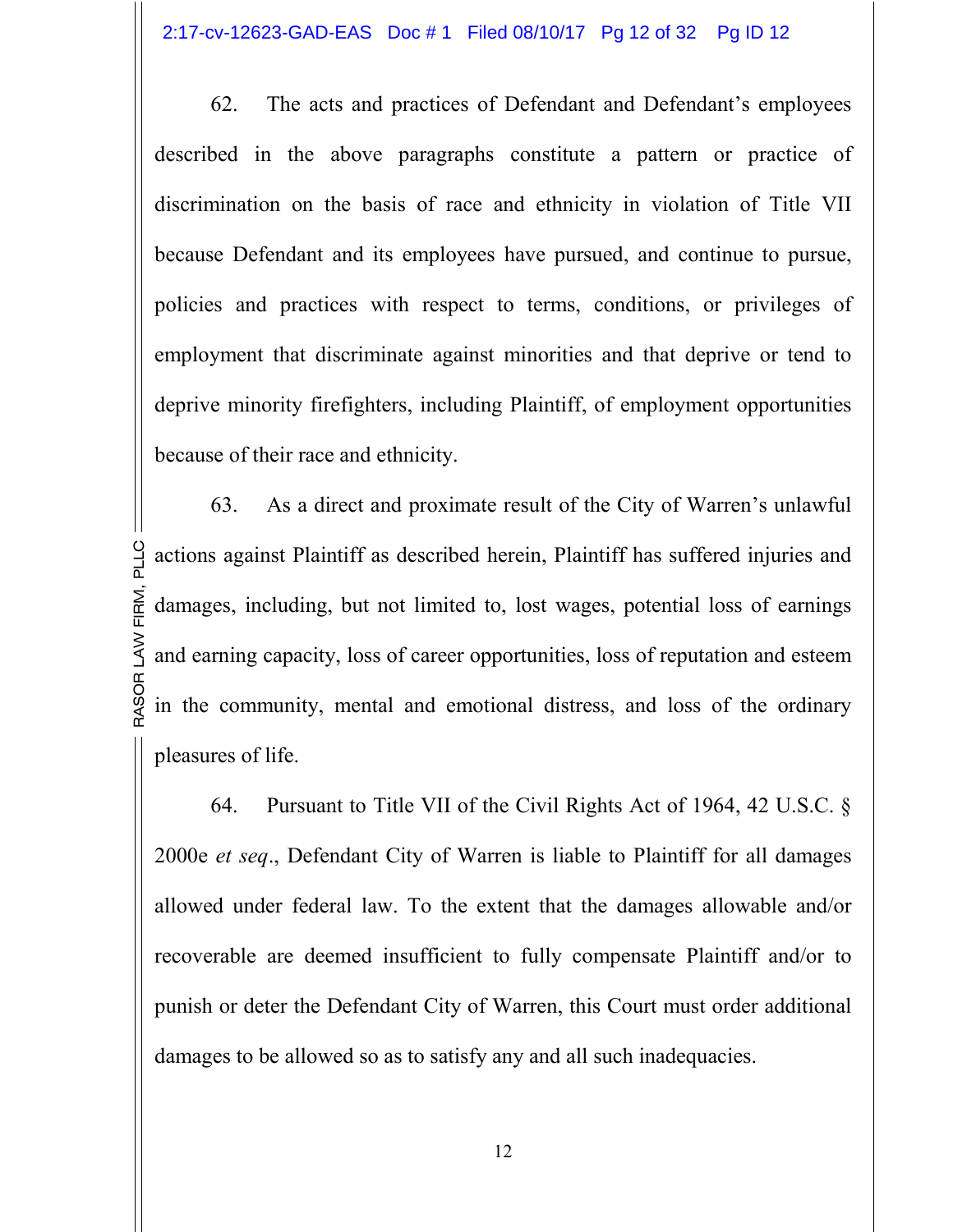**WHEREFORE**, Plaintiff respectfully requests that this Honorable Court enter judgment in his favor and against Defendant City of Warren in an amount that is fair and reasonable and compensates Plaintiff for his injuries, plus costs, interest, and attorney fees so wrongfully incurred.

### **COUNT II – RETALIATION TITLE VII OF THE CIVIL RIGHTS ACT OF 1964 – 42 U.S.C. § 2000e-3 AS TO DEFENDANT CITY OF WARREN**

65. Plaintiff reasserts and re-alleges each and every allegation contained in paragraphs 1 through 64, as if fully set forth herein.

RA SOR 2000e-3, or because he has made a charge, testified, assisted, or participated in LA W opposed any practice made an unlawful employment practice by Section E<br>E n<br>≥ົ LLC prohibits discrimination against any individual with respect to compensation, 66. Title VII of the Civil Rights Act of 1964, 42 U.S.C. § 2000e *et seq*. terms, conditions, or privileges of employment, because the individual has any manner in an investigation, proceeding, or hearing under Section 2000e-3.

67. At all times material and relevant, Plaintiff was an employee of Defendant employer City of Warren, covered by and within the meaning of Title VII of the Civil Rights Act of 1964, 42 U.S.C. § 2000e-2.

68. Plaintiff is of Cuban descent, in the minority at the City of Warren Fire Department, and is a member of a protected class under Title VII of the Civil Rights Act of 1964.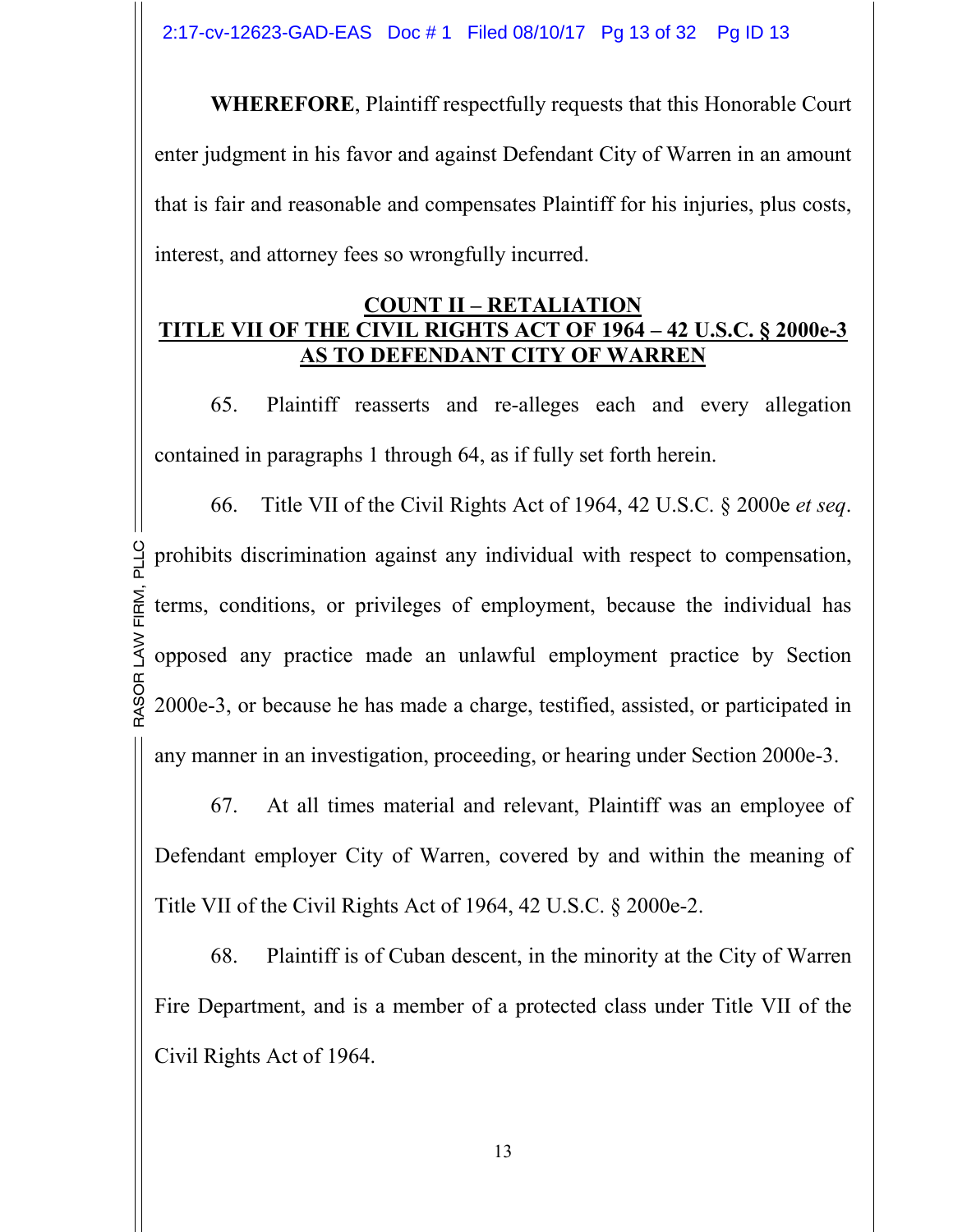69. As an employer within the meaning of the Title VII of the Civil Rights Act of 1964, Defendant City of Warren owed Plaintiff a duty not to discriminate against him with respect to employment, promotional opportunities, compensation or other conditions or privileges of employment on the basis of he participated in a statutorily protected activity..

70. Complaining about, reporting, and/or opposing racially and ethnically discriminatory policies or patterns of practice is a statutorily protected activity.

LA W employees of Defendant City of Warren. E<br>E M, P LLC Rights Act of 1964, including, but not limited to, complaining of, reporting, 71. Plaintiff engaged in conduct protected under Title VII of the Civil and/or opposing the discriminatory conduct of the agents, servants, and/or

RA SOR72. Defendant City of Warren had knowledge of Plaintiff's protected activities as set forth in the preceding paragraphs.

73. Defendant City of Warren, by and through its agents, servants, and/or employees, subsequently took adverse, retaliatory action against Plaintiff including, but not limited to, encouraging employees to report Plaintiff's conduct for the purpose of bringing disciplinary actions, denying Plaintiff conditions, terms, opportunities, and privileges provided to non-Cuban employees of Defendant City of Warren, physically assaulting Plaintiff, and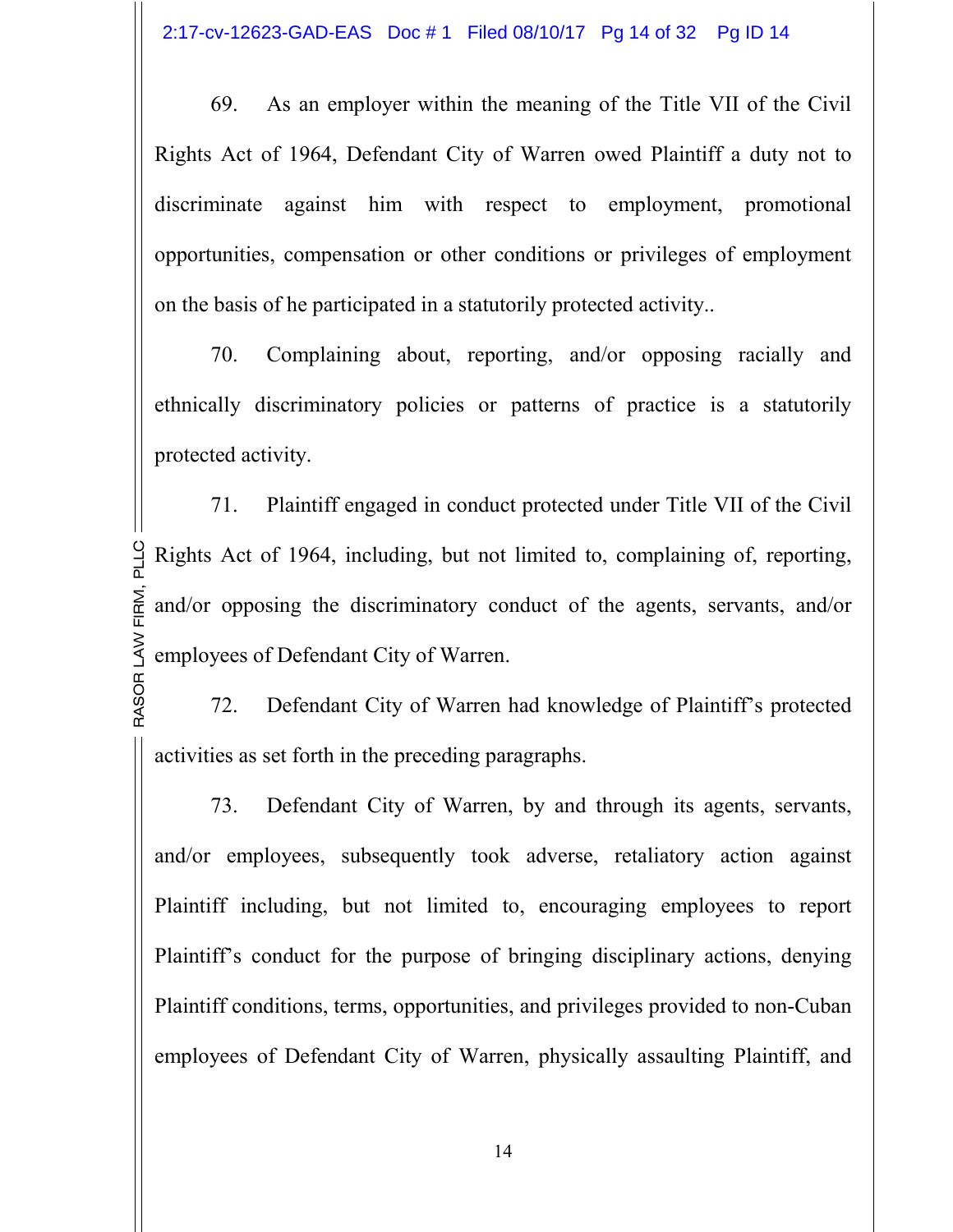verbally threatening Plaintiff with unwarranted disciplinary action if Plaintiff did not drop his race and ethnicity discrimination complaint.

74. Plaintiff was subjected to harassment and other retaliatory acts by Defendant City of Warren and its agents, servants and/or employees in retaliation for his opposition to civil rights violations and having complained about the discriminatory acts described herein, in violation of Title VII of the Civil Rights Act of 1964.

M, P LLC rights and sensibilities. 75. Defendant City of Warren and its agents, servants and/or employees' actions were intentional, with reckless indifference to Plaintiff's

RA SOR has suffered injuries and damages, including, but not limited to, potential loss LA W unlawful actions and retaliations against Plaintiff as described herein, Plaintiff E<br>E 76. As a direct and proximate result of Defendants City of Warren's of earnings and earning capacity, loss of career opportunities, loss of reputation and esteem in the community, mental and emotional distress, and loss of the ordinary pleasures of life.

77. Pursuant to Title VII of the Civil Rights Act of 1964, 42 U.S.C. § 2000e *et seq*., Defendants are liable to Plaintiff for all damages allowed under federal law. To the extent that the damages allowable and/or recoverable are deemed insufficient to fully compensate Plaintiff and/or to punish or deter the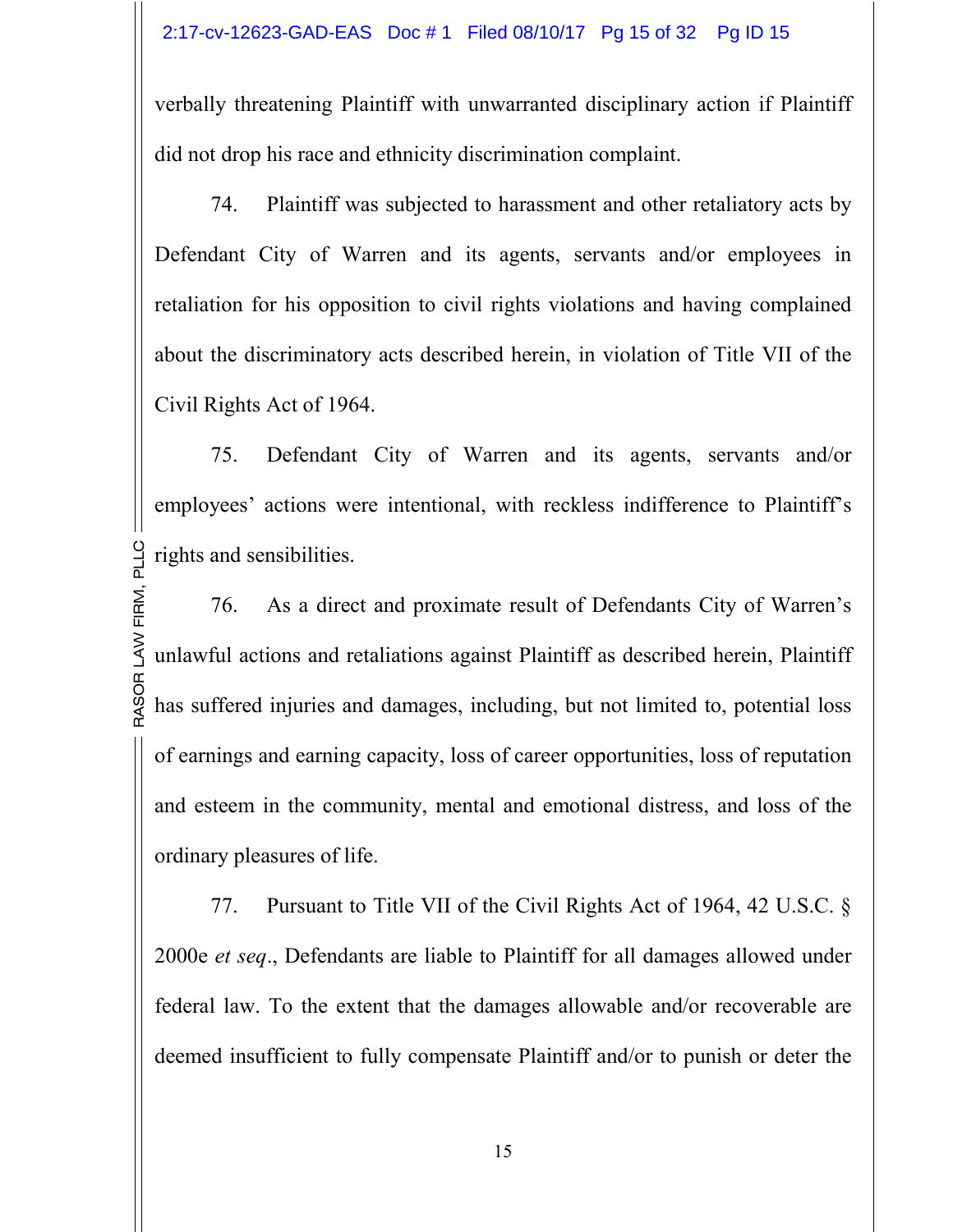Defendants, this Court must order additional damages to be allowed so as to satisfy any and all such inadequacies.

**WHEREFORE**, Plaintiff respectfully requests that this Honorable Court enter judgment in his favor and against Defendants, jointly and severally in an amount that is fair and reasonable and compensates Plaintiff for his injuries, plus costs, interest, and attorney fees so wrongfully incurred.

## **COUNT III – HOSTILE WORK ENVIRONMENT TITLE VII OF THE CIVIL RIGHTS ACT OF 1964 – 42 U.S.C. § 2000e-2 AS TO DEFENDANT CITY OF WARREN**

M, P LLC contained in paragraphs 1 through 77, as if fully set forth herein. 78. Plaintiff reasserts and re-alleges each and every allegation

RA SOR terms, conditions, or privileges of employment, because of such individual's LA W prohibits discrimination against any individual with respect to compensation, E<br>E 79. Title VII of the Civil Rights Act of 1964, 42 U.S.C. § 2000e *et seq*. race and ethnicity.

80. At all times material and relevant, Plaintiff was an employee of Defendant employer City of Warren, covered by and within the meaning of Title VII of the Civil Rights Act of 1964, 42 U.S.C. § 2000e-2.

81. Plaintiff is of Cuban descent, in the minority at the City of Warren Fire Department, and is a member of a protected class under Title VII of the Civil Rights Act of 1964.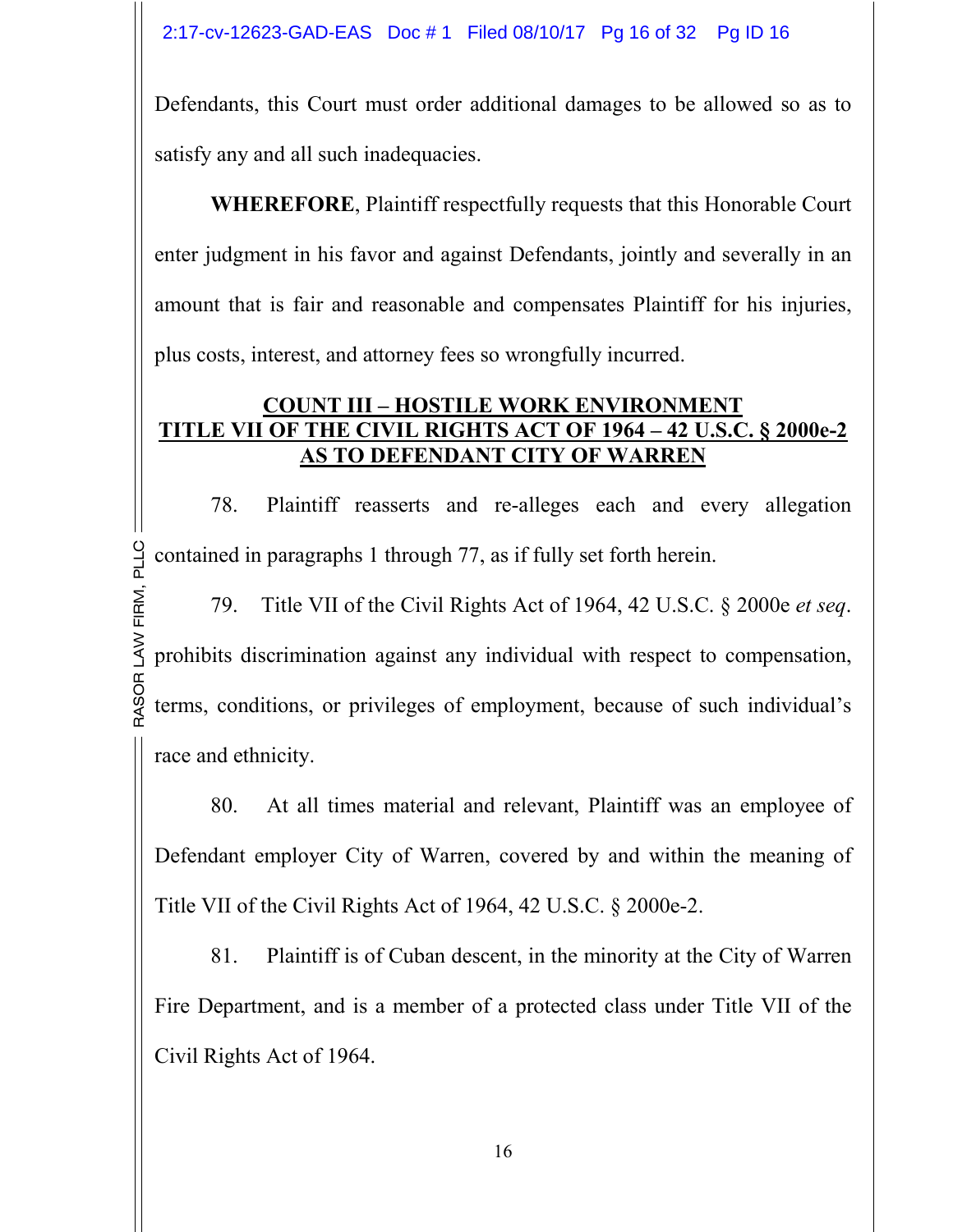82. As an employer within the meaning of the Title VII of the Civil Rights Act of 1964, Defendant City of Warren owed Plaintiff a duty not to discriminate against him with respect to his employment, promotional opportunities, compensation or other conditions or privileges of employment on the basis of race and ethnicity.

83. Defendant City of Warren, by its agents, representatives, and/or employees, was predisposed to discriminate on the basis of race and ethnicity, and acted in accordance with that predisposition.

RA SOR 2000e *et seq*. LA W being made unlawful by Title VII of the Civil Rights Act of 1964, 42 U.S.C. § E<br>E n<br>≥ົ LLC constantly and repeatedly subjected to race and ethnicity discrimination by 84. While employed by Defendant City of Warren, Plaintiff was Defendant, by and through its agents, servants and/or employees, said acts

85. Defendant City of Warren, by and through its agents, servants and/or employees intentionally violated Title VII by the following acts:

- a. Discriminating against Plaintiff with respect to employment, compensation, or a term, condition or privilege of employment, because of race and ethnicity;
- b. Limiting, segregating, or classifying Plaintiff in a way which deprived or tended to deprive Plaintiff of an employment opportunity or otherwise adversely affecting the status of Plaintiff because of race and ethnicity;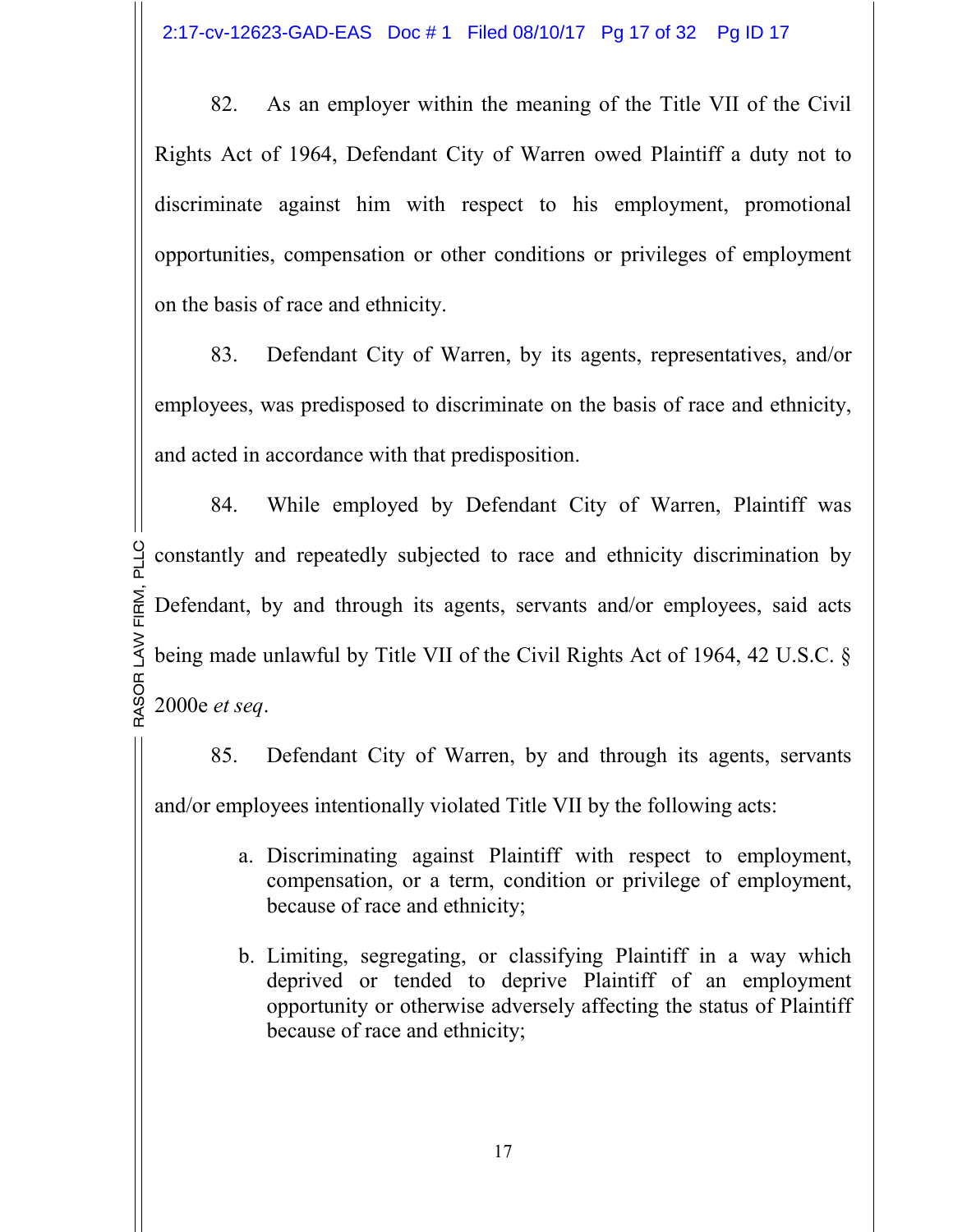#### 2:17-cv-12623-GAD-EAS Doc # 1 Filed 08/10/17 Pg 18 of 32 Pg ID 18

- c. Segregating, classifying or otherwise discriminating against Plaintiff on the basis of race and ethnicity with respect to a term, condition or privilege of employment;
- d. Creating a hostile work environment on the basis of Plaintiff's race and ethnicity; and/or
- e. Failing to provide a work environment free from race and ethnicity discrimination.

86. The disparate and less favorable treatment to which Plaintiff was subjected during his career at Defendant City of Warren's Fire Department came from both management and supervisory personnel, and from Plaintiff's non-Cuban/minority co-workers.

RA SOR subjected to a hostile work environment on the basis of his race and ethnicity. LA W treatment was sufficiently severe and pervasive such that Plaintiff was E<br>E n<br>≥ົ LLC87. Defendant City of Warren subjected Plaintiff to disparate treatment in whole or in part because of his race and ethnicity, and such

88. Defendant City of Warren and its Fire Department in which Plaintiff worked has a policy or pattern of practice that encourages management or supervisory personnel to directly discriminate against Cuban/minority employees, or that tolerates the disparate and less favorable treatment of Cuban/minority employees by said management and supervisory personnel.

89. Defendant City of Warren and its Fire Department in which Plaintiff worked has a policy or pattern of practice that encourages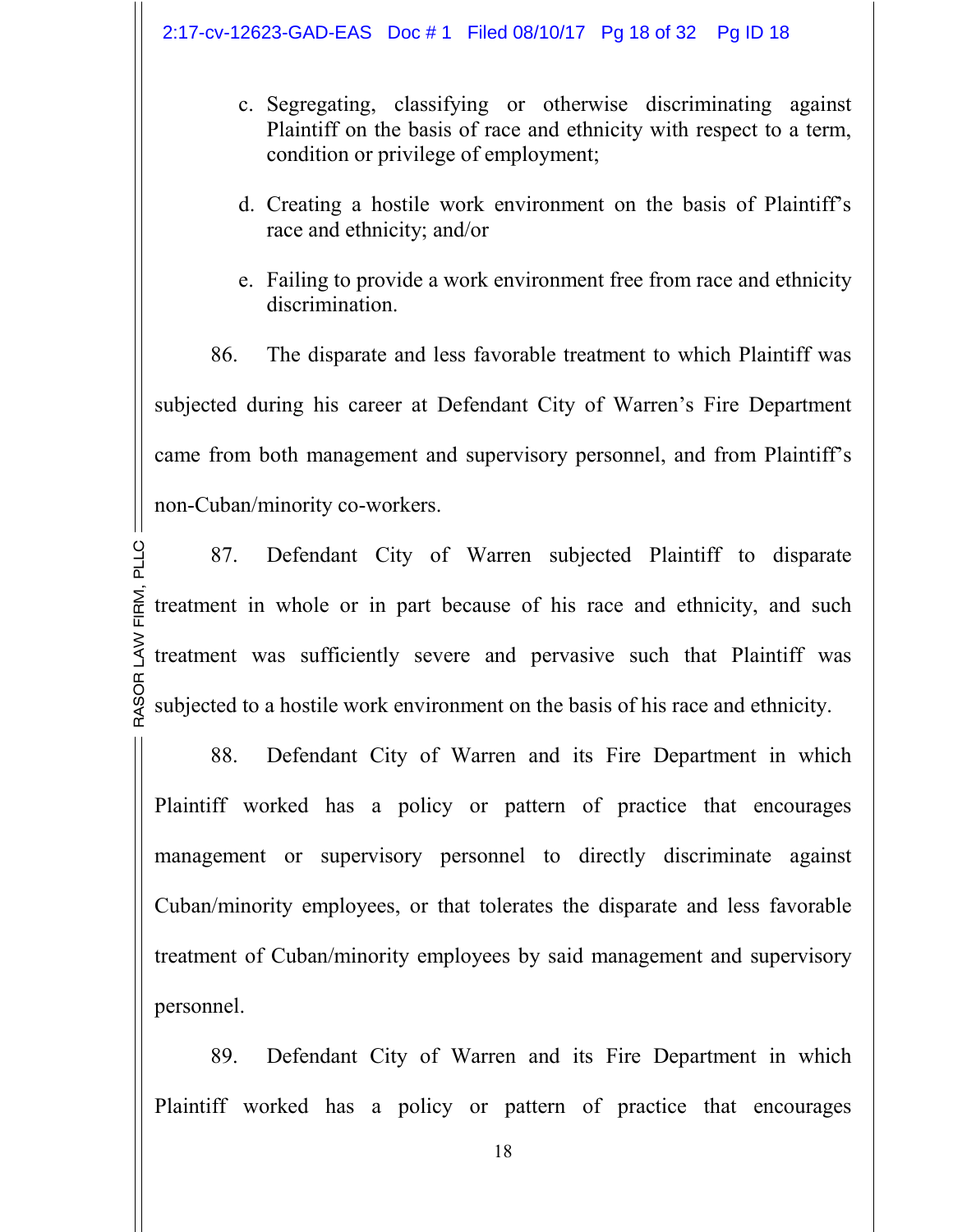#### 2:17-cv-12623-GAD-EAS Doc # 1 Filed 08/10/17 Pg 19 of 32 Pg ID 19

management or supervisory personnel to look the other-way or actively encourage disparate and less favorable treatment of Cuban/minority employees by non-Cuban/minority employees and/or supervisory personnel.

90. The individual defendants have either directly discriminated against Plaintiff, or have tolerated and looked the other-way to disparate and less favorable treatment of Plaintiff by his non-Cuban/minority co-workers and/or supervisory personnel.

E<br>E n<br>≥ົ against any person regarding employment and/or the terms of employment on 91. Defendant City of Warren had no legitimate business reason for its actions, in violation of Title VII, which specifically prohibits discrimination the basis of race and ethnicity.

LLC

RA SOR employees' actions were intentional, with reckless indifference to Plaintiff's LA W92. Defendant City of Warren and its agents, servants and/or rights and sensibilities.

93. As a direct and proximate result of Defendants City of Warren's unlawful actions and retaliations against Plaintiff as described herein, which constitute a hostile work environment, Plaintiff was constructively discharged.

94. As a direct and proximate result of Defendants City of Warren's unlawful actions and retaliations against Plaintiff as described herein, which constitute a hostile work environment, Plaintiff has suffered injuries and damages, including, but not limited to, lost wages, potential loss of earnings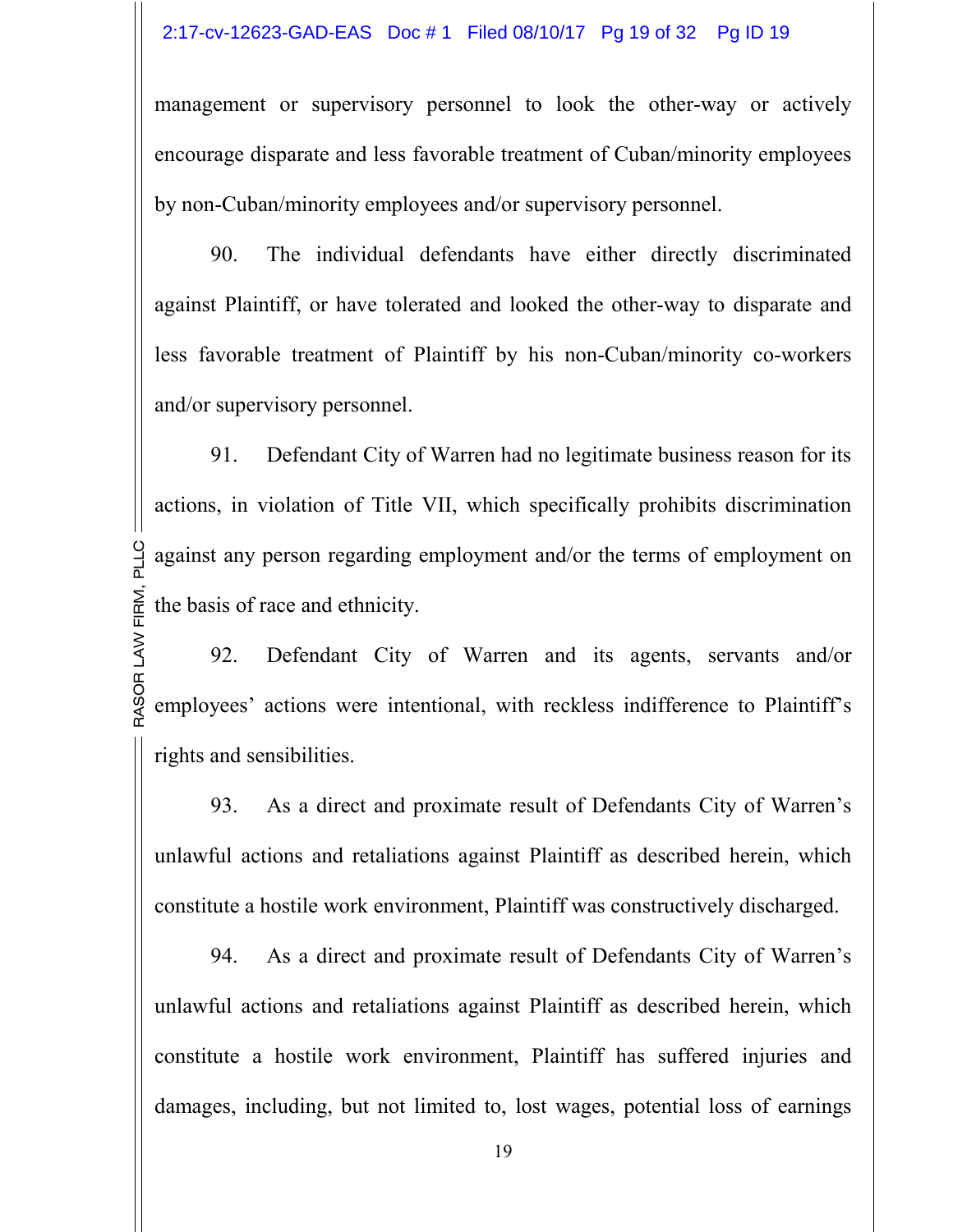and earning capacity, loss of career opportunities, loss of reputation and esteem in the community, mental and emotional distress, and loss of the ordinary pleasures of life.

95. Pursuant to Title VII of the Civil Rights Act of 1964, 42 U.S.C. § 2000e *et seq*., Defendants are liable to Plaintiff for all damages allowed under federal law. To the extent that the damages allowable and/or recoverable are deemed insufficient to fully compensate Plaintiff and/or to punish or deter the Defendants, this Court must order additional damages to be allowed so as to satisfy any and all such inadequacies.

RA SOR plus costs, interest, and attorney fees so wrongfully incurred. LA W amount that is fair and reasonable and compensates Plaintiff for his injuries, E<br>E n<br>≥ົ LLC**WHEREFORE**, Plaintiff respectfully requests that this Honorable Court enter judgment in his favor and against Defendants, jointly and severally in an

### **COUNT IV – EQUAL PROTECTION VIOLATION OF CONSTITUTIONAL RIGHTS UNDER THE FOURTH AND FOURTEENTH AMENDEMENTS OF THE UNITED STATES CONSTITUTION PURSUANT TO 42 U.S.C. § 1983 AS TO THE INDIVIDUAL DEFENDANTS IN THEIR OFFICIAL CAPACITIES**

96. Plaintiff reasserts and re-alleges each and every allegation contained in paragraphs 1 through 95, as if fully set forth herein.

97. This action is brought pursuant to 42 U.S.C. § 1983 against the individual Defendants in their official capacities for purposeful discrimination,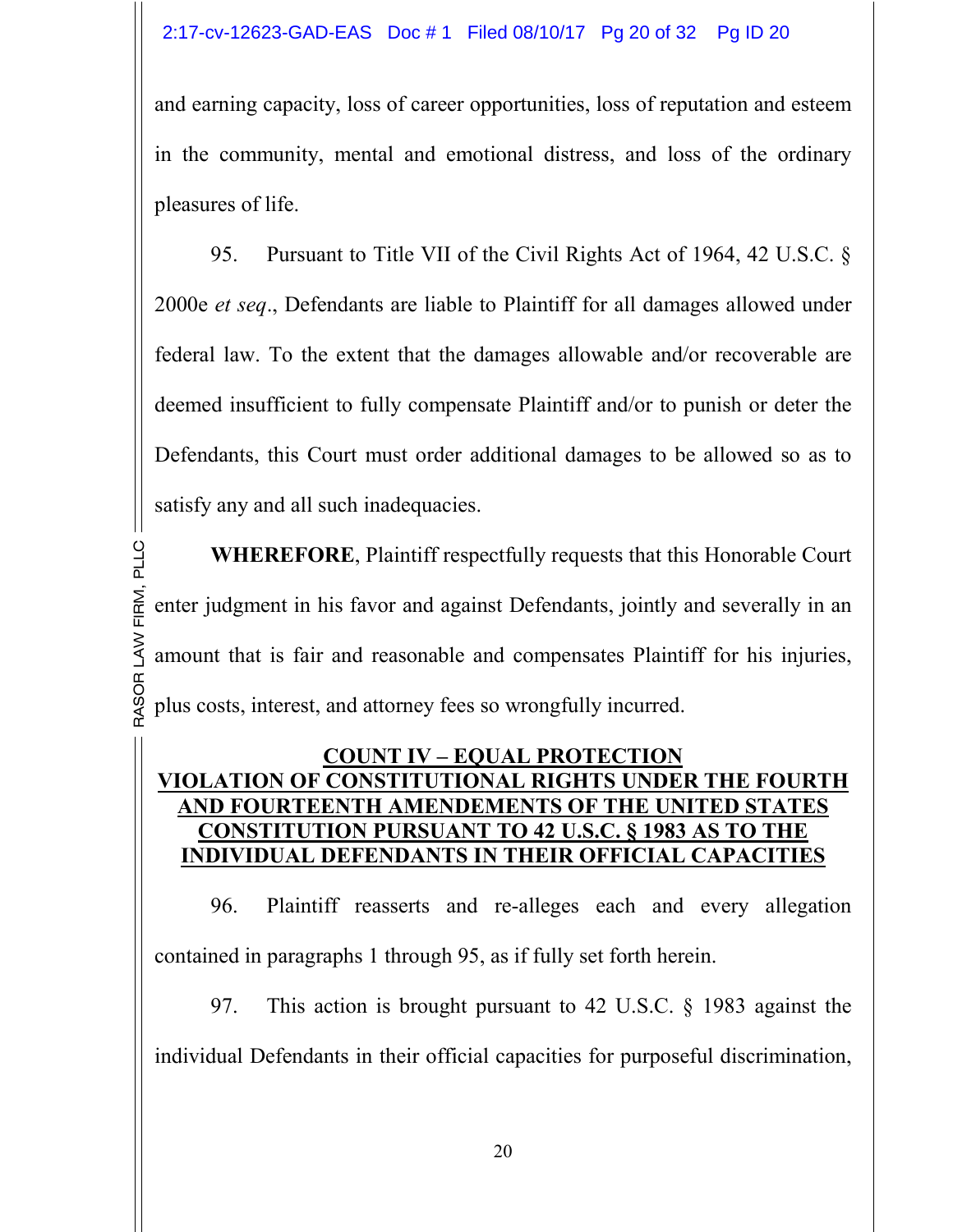under color of law, in violation of the Equal Protection Clause of the Fourteenth Amendment to the United States Constitution.

98. Plaintiff has a constitutional right to liberty, including the right to freedom from discrimination on the basis of his race and ethnicity.

99. As a Cuban-American, Plaintiff is a member of a protected class, and as a citizen of the United States, is entitled to equal protection under the law pursuant to the Equal Protection Clause of the Fourteenth Amendment of the United States Constitution.

M, P LLC color of law and within scope of their employment. 100. Defendants were at all times relevant to this action acting under

RA SOR justify their actions. LA W to their authority as supervisor and were using the power of their office to E<br>E 101. At all relevant times, individual Defendants were acting pursuant

102. Despite the fact that Defendants were on notice that Plaintiff was being treated differently than other employees or otherwise being discriminated against on the basis of his race and ethnicity, Defendants failed to protect him or otherwise prevent such discrimination in violation of Plaintiff's constitutional rights.

103. In fact, adverse action was taken against Plaintiff on the basis of the above-referenced characteristics that were not taken against similarly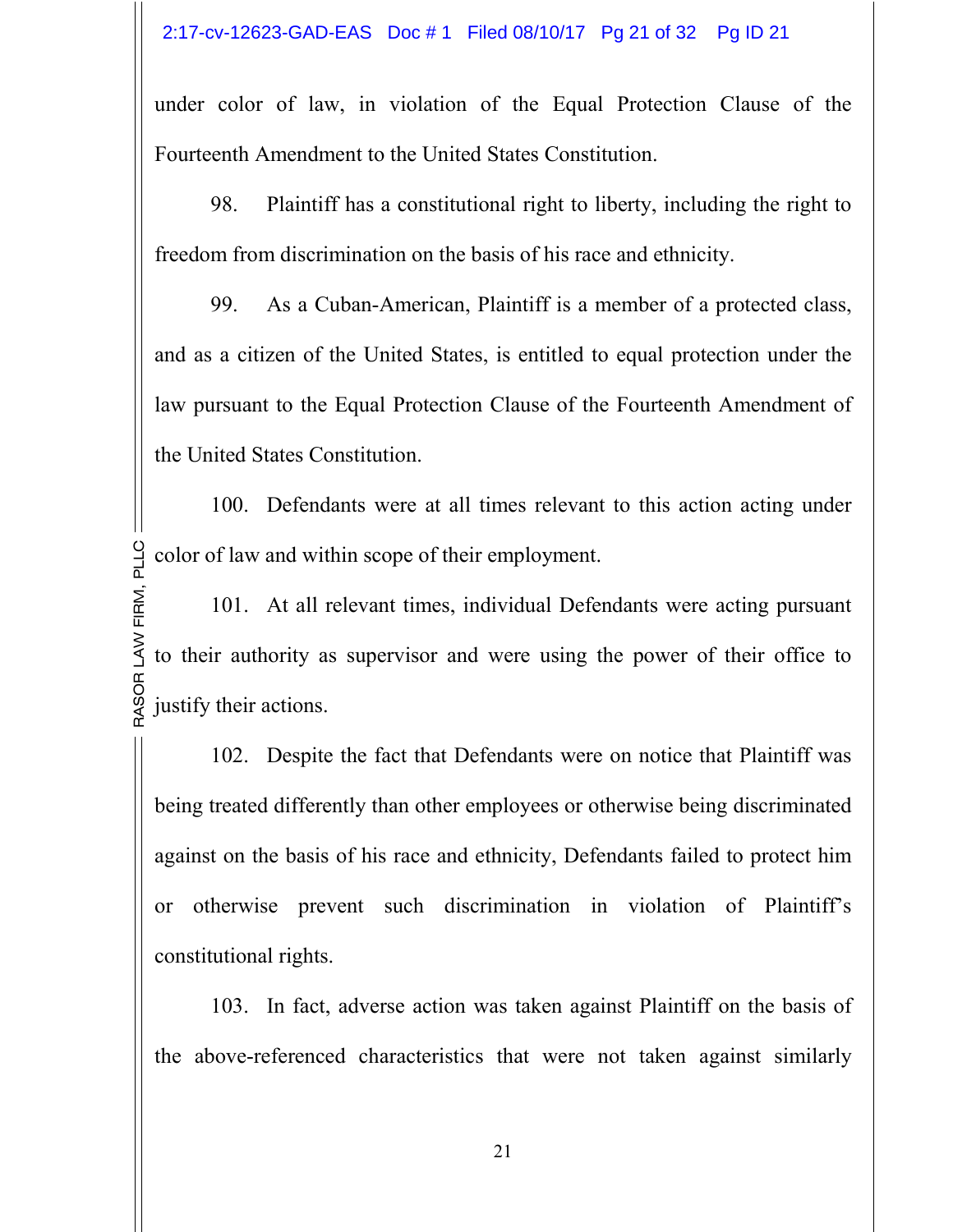### 2:17-cv-12623-GAD-EAS Doc # 1 Filed 08/10/17 Pg 22 of 32 Pg ID 22

situated employees who did not share Plaintiff's racial and ethnic characteristics.

104. The right to be free from discrimination in the form of disparate treatment, retaliation, and being treated differently than other employees on the basis of race and ethnicity in violation of one's constitutional rights is and at all times relevant to this cause of action was a clearly established right of which a reasonable person and corrections officer in the Defendants' position under the circumstances of this case knew or should have known.

LA W States Constitution.  $\widetilde{\mathbb{E}}$  . n<br>≥ົ LLC basis of Plaintiff's race and ethnicity abridge Plaintiff's right to equal 105. Defendants' actions as set forth herein, taken because of or on the protection of the laws in violation of the Fourteenth Amendment of the United

106. Defendants are not entitled to governmental or qualified immunity.

107. Defendants' callous and repeated disregard of Plaintiff's constitutional rights rises to the level of deliberate indifference.

RA SOR

108. As a direct and proximate result of Defendants' unlawful actions and retaliations against Plaintiff as described herein, which constitute a violation of Plaintiff's constitutional rights, Plaintiff has suffered injuries and damages, including, but not limited to, lost wages, potential loss of earnings and earning capacity, loss of career opportunities, loss of reputation and esteem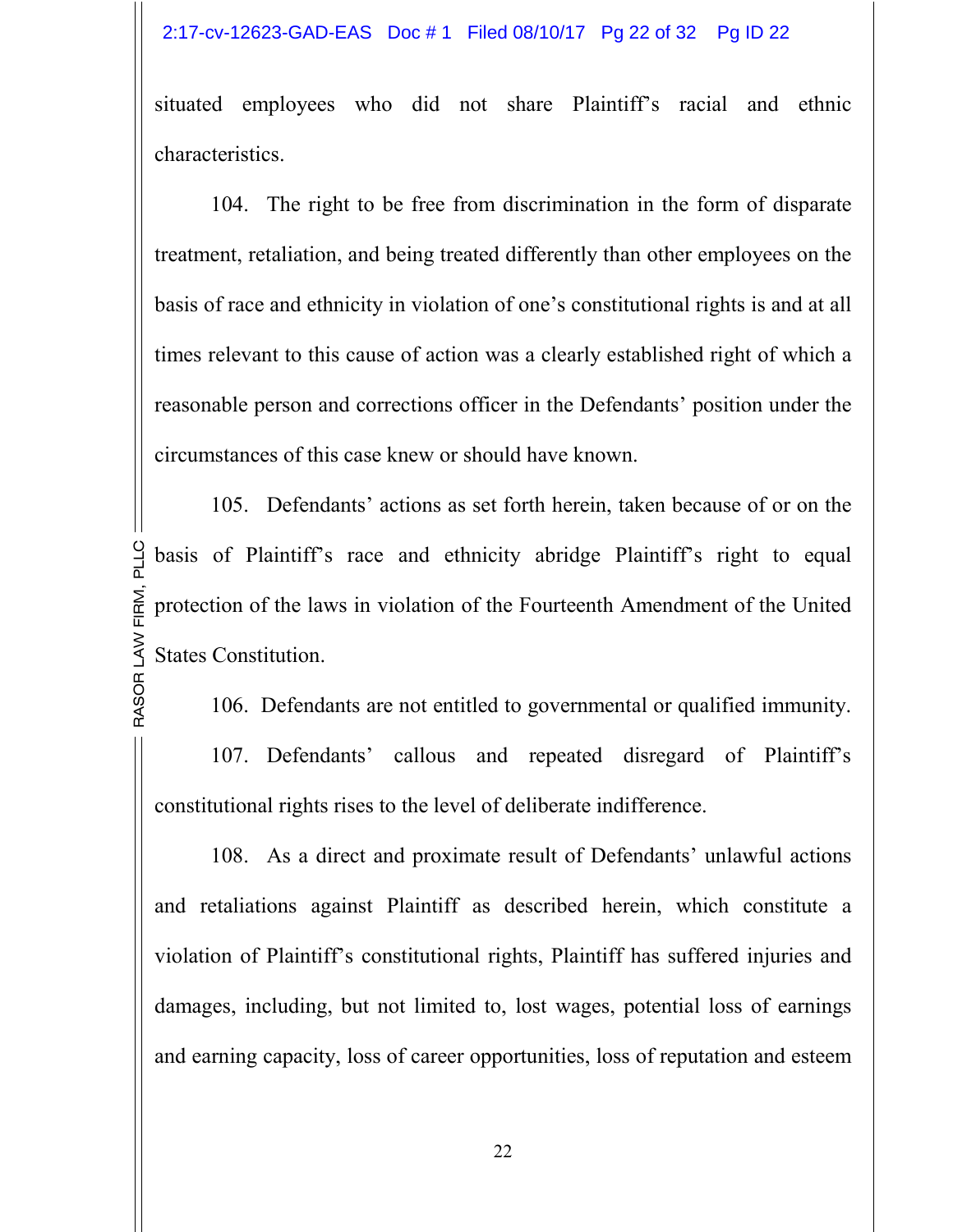in the community, mental and emotional distress, and loss of the ordinary pleasures of life.

109. Pursuant to 42 U.S.C. § 1983, Defendants are liable to Plaintiff for all damages allowed under federal law. To the extent that the damages allowable and/or recoverable are deemed insufficient to fully compensate Plaintiff and/or to punish or deter the Defendants, this Court must order additional damages to be allowed so as to satisfy any and all such inadequacies.

 $\widetilde{\mathbb{E}}$  . n<br>≥ົ amount that is fair and reasonable and compensates Plaintiff for his injuries, **WHEREFORE**, Plaintiff respectfully requests that this Honorable Court enter judgment in his favor and against Defendants, jointly and severally in an plus costs, interest, and attorney fees so wrongfully incurred.

LLC

#### RA SOR **VIOLATION OF CONSTITUTIONAL RIGHTS UNDER THE FOURTH**  LA W**COUNT V – SUBSTANTIVE DUE PROCESS AND FOURTEENTH AMENDEMENTS OF THE UNITED STATES CONSTITUTION PURSUANT TO 42 U.S.C. § 1983 AS TO THE INDIVIDUAL DEFENDANTS IN THEIR OFFICIAL CAPACITIES**

110. Plaintiff reasserts and re-alleges each and every allegation contained in paragraphs 1 through 109, as if fully set forth herein.

111. This action is brought pursuant to 42 U.S.C. § 1983 against Defendants in their individual capacities for depriving Plaintiff of his constitutionally protected property interest in continued employment, under color of law, in violation of the Due Process Clause of the Fourteenth Amendment to the United States Constitution.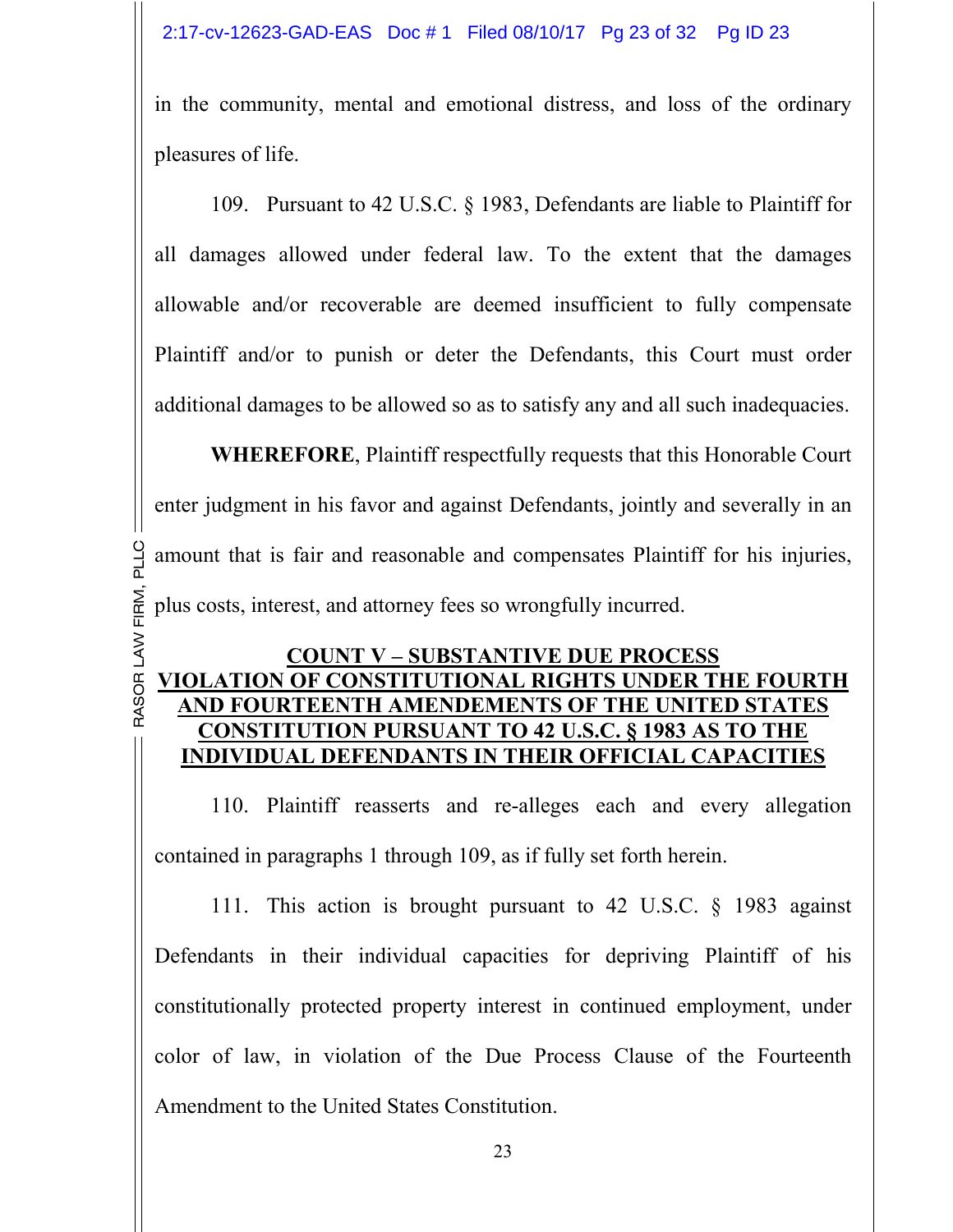112. The Fourteenth Amendment of the United States Constitution prohibits Defendants, not including MDOC, from depriving Plaintiff of a property right, liberty interest, bodily integrity, and/or reputation and "good name" without due process of law.

113. The policies and procedures enacted by Defendants and their arbitrary and capricious acts toward Plaintiff rendered him more vulnerable to racial and ethnic discrimination and adverse employment actions.

E<br>E n<br>≥ົ discrimination their actions implicated fundamental rights expressly guaranteed 114. Because Defendants' policies and procedures and arbitrary and capricious actions rendered Plaintiff more vulnerable to racial and ethnic by the Constitution of the United States, or arising by implication of law.

LLC

RA SOR actions and their deliberate disregard of Plaintiff's constitutional rights, by LA W115. In addition, the arbitrary and capricious nature of Defendants' creating a hostile work environment for Plaintiff, violated Plaintiff's Constitutional rights.

116. As Plaintiff's employer and co-workers, Defendants had the duty to protect Plaintiff's fundamental rights expressly guaranteed by the Constitution of the United States, or arising by implication of law.

117. Defendants had ample time in which to contemplate the consequences, and ramifications of its policies and procedures, and of its arbitrary and capricious actions toward Plaintiff, and it either understood, or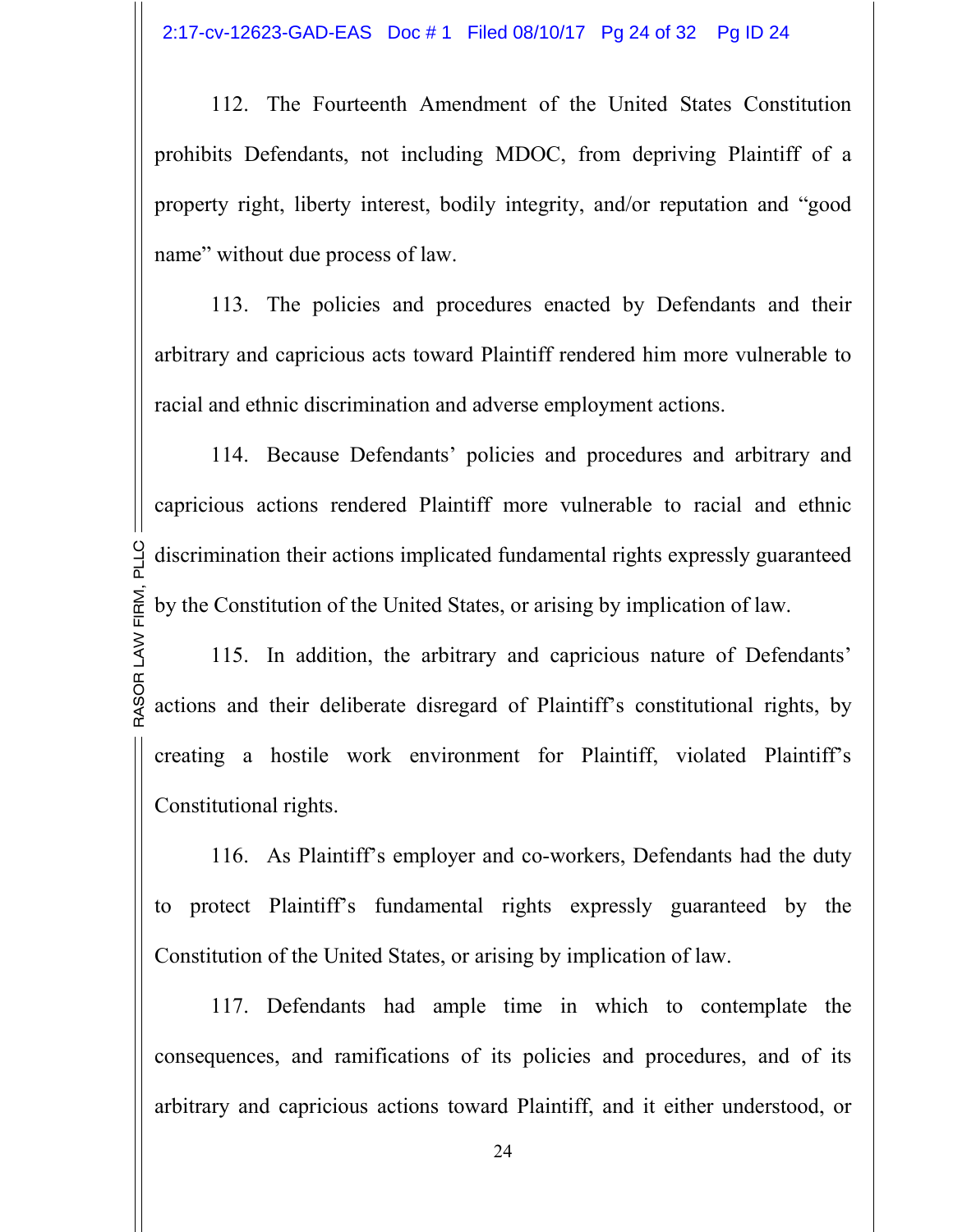should have understood, that Plaintiff's fundamental rights to property, liberty interests, bodily integrity, and/or reputation and "good name" was endangered by its actions.

118. Notwithstanding that Defendants knew or should have known of the danger to Plaintiff's fundamental rights, Defendants deliberately, callously, arbitrarily, and capriciously chose not to correct the situation it had created and perpetuated.

LA W should have known. E<br>E n<br>≥ົ was a clearly established right of which a reasonable person and corrections 119. The right to property, liberty interests, bodily integrity, and/or reputation and "good name" is and at all times relevant to this cause of action officer in the Defendants' position under the circumstances of this case knew or

LLC

RA SOR120. As a result of Defendants' conduct complained of herein, Plaintiff suffered deprivation of clearly established rights protected and secured by the Fourteenth Amendment to the United States Constitution.

121. Defendants are not entitled to governmental or qualified immunity.

122. Defendants' callous and repeated disregard of Plaintiff's constitutional rights rises to the level of deliberate indifference.

123. As a direct and proximate result of Defendants' unlawful actions and retaliations against Plaintiff as described herein, which constitute a violation of Plaintiff's constitutional rights, Plaintiff has suffered injuries and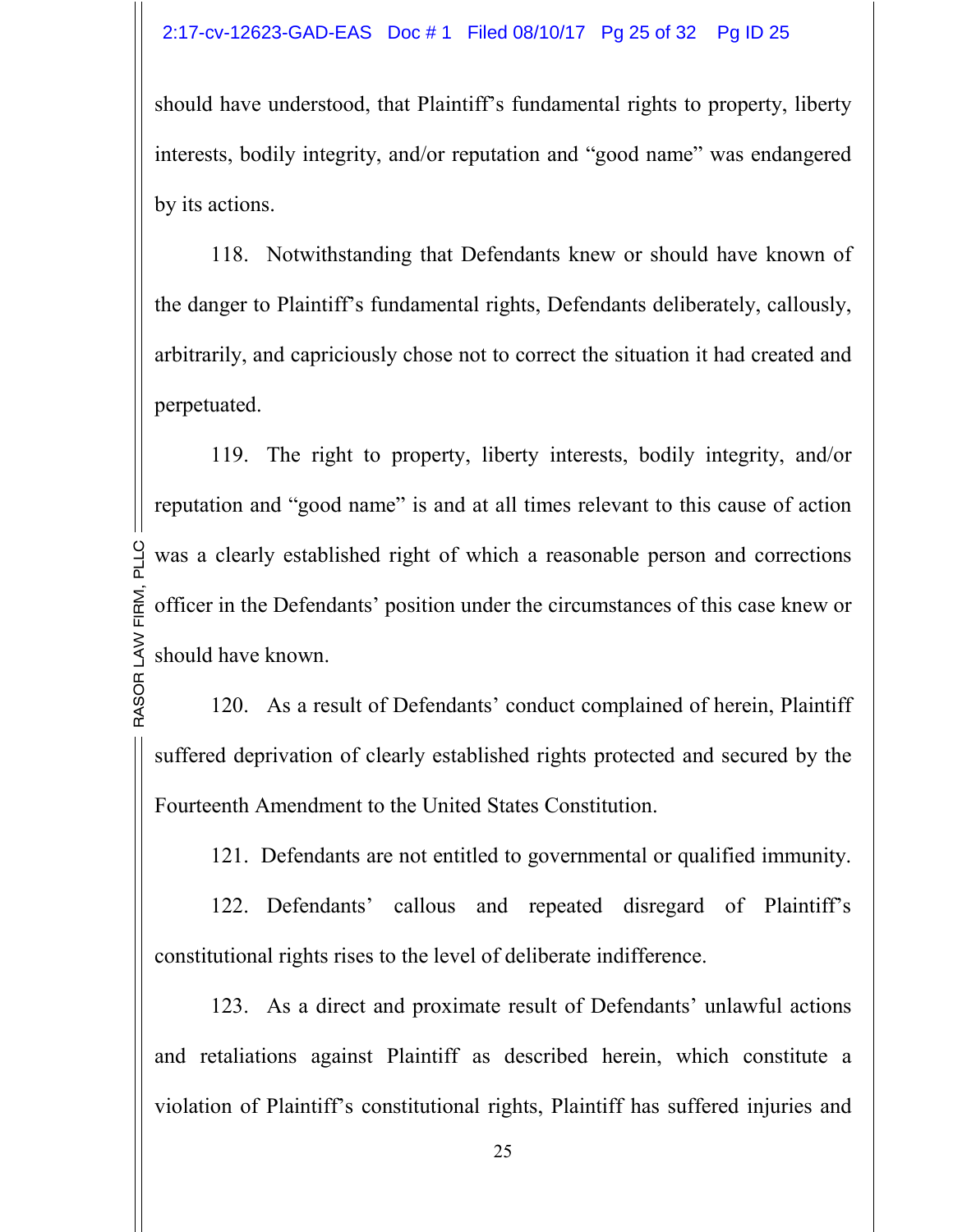damages, including, but not limited to, potential loss of earnings and earning capacity, loss of career opportunities, loss of reputation and esteem in the community, mental and emotional distress, and loss of ordinary life pleasures.

124. Pursuant to 42 U.S.C. § 1983, Defendants are liable to Plaintiff for all damages allowed under federal law. To the extent that the damages allowable and/or recoverable are deemed insufficient to fully compensate Plaintiff and/or to punish or deter the Defendants, this Court must order additional damages to be allowed so as to satisfy any and all such inadequacies.

LA W plus costs, interest, and attorney fees so wrongfully incurred. E<br>E n<br>≥ົ enter judgment in his favor and against Defendants, jointly and severally in an **WHEREFORE,** Plaintiff respectfully requests that this Honorable Court amount that is fair and reasonable and compensates Plaintiff for his injuries,

### **COUNT VI – ENTITY LIABILITY INADEQUATE POLICIES/PROCEDURES/CUSTOMS, FAILURE TO TRAIN, RATIFICATION/ACQUIESENCE AS TO DEFENDANTS CITY OF WARREN & DEFENDANT FIRE COMMISSIONER SKIP MCADAMS**

RA SOR

LLC

125. Plaintiff reasserts and re-alleges each and every allegation contained in paragraphs 1 through 124, as if fully set forth herein.

126. Pursuant to 42 U.S.C § 1983, as well as the Fourth and Fourteenth Amendments to the United States Constitution, Defendant City of Warren owed Plaintiff certain duties to properly hire, supervise, monitor, and train the above-named individual Defendants as well as its other employers so as not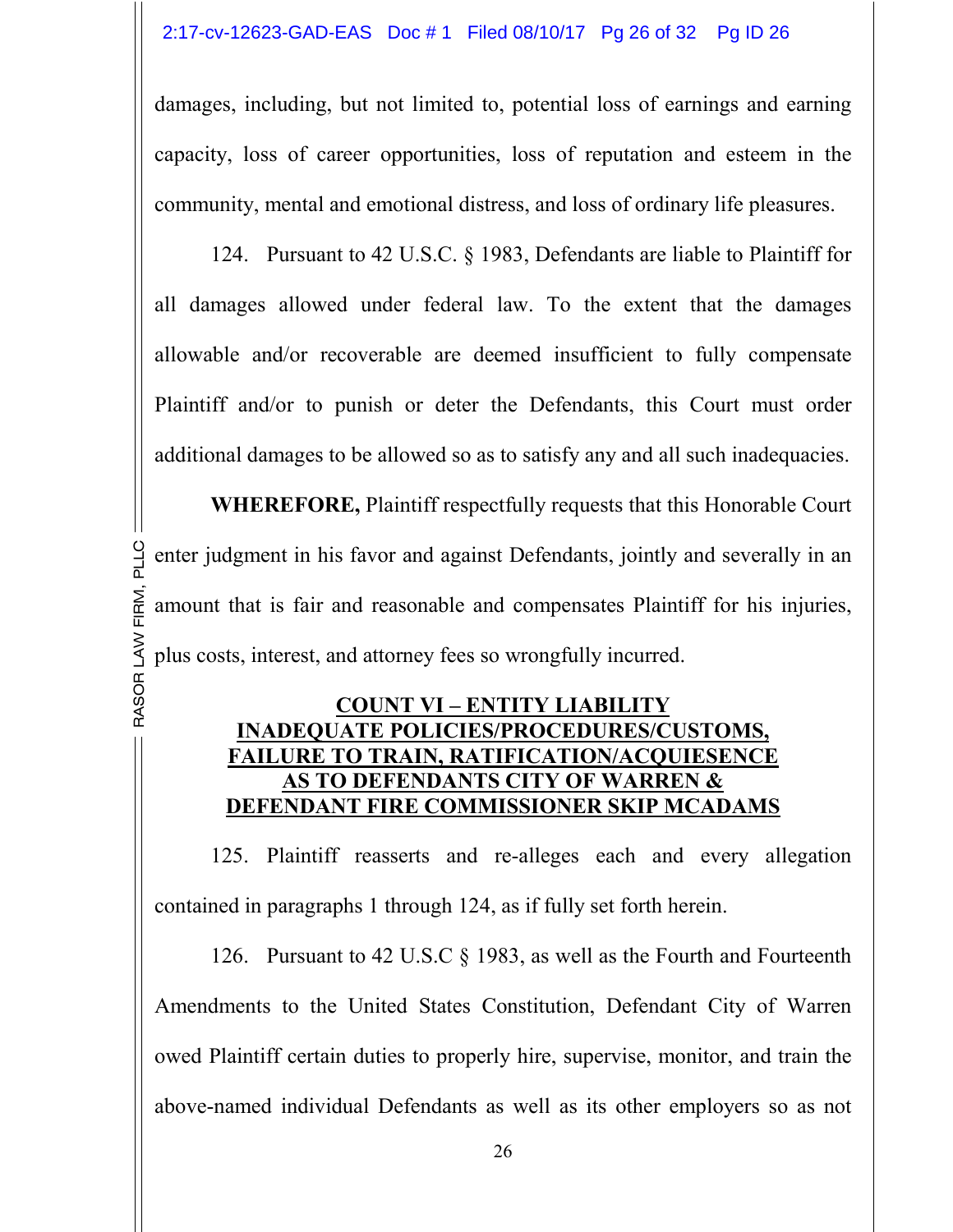subject Plaintiff to treatment during his career with Defendant City of Warren that has been disparate from that accorded to non-Cuban/minority co-workers, to not retaliate against Plaintiff for engaging in constitutionally and statutorily protected activities, and to otherwise not violate Plaintiff's constitutional rights.

127. Defendant City of Warren is liable pursuant to 42 U.S.C § 1983, in that its policies, procedures, regulations, and customs, or that it failed to enact policies, procedures, regulations, and customs, such that such policies, procedures, regulations, and customs, or lack thereof, caused and was the driving force behind the violation of Plaintiff's constitutional rights.

RA SOR training of employees, and had the final decision-making authority on hiring, LA W enact policies, procedures, regulations, or customs regarding, but not limited to, E<br>E n<br>≥ົ LLC128. At all times relevant to this cause of action, Defendant Fire Commissioner Skip McAdams had the final decision-making authority and to retaining, investigating, and disciplining employees of Defendant City of Warren's Fire Department.

129. Defendant City of Warren, through its policies, procedures, regulations, or customs, or lack thereof, breached its duties, which amounted to reckless indifference toward the general public, and toward Plaintiff specifically, in the following ways including, but not limited to:

> a. Creation of an atmosphere wherein Defendant City of Warren Fire Department employees believed that it was acceptable to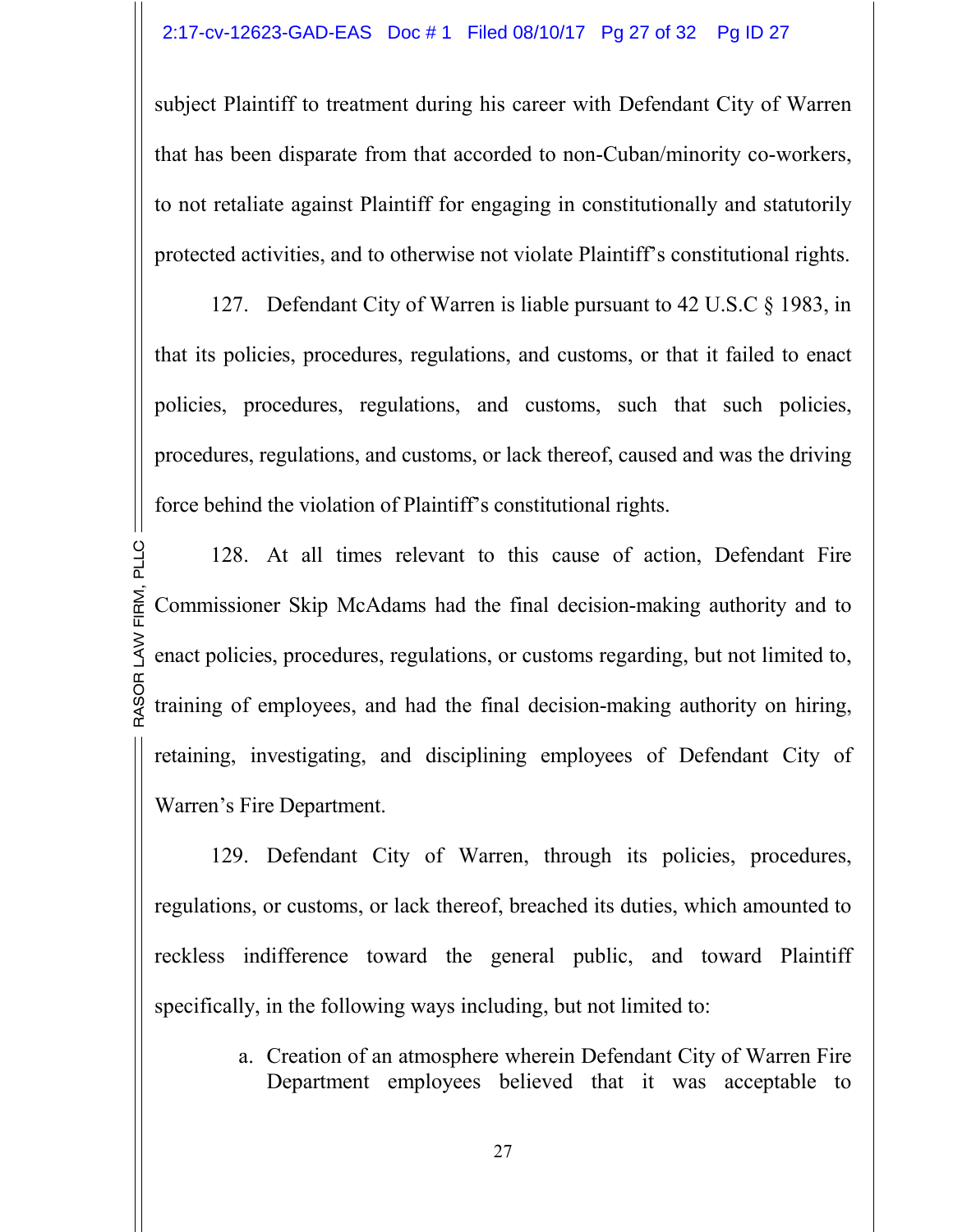discriminate against Cuban/minority employees in general, and in particular against Plaintiff, on the basis of his race and ethnicity;

- b. Creation of an atmosphere wherein Defendant City of Warren Fire Department's employees believed that they must either look the other way as to racial and ethnic discrimination, or accept such racial and ethnic discrimination;
- c. Creation of an atmosphere in which Defendant City of Warren Fire Department's employees believed that they could act arbitrarily and capriciously, and in deliberate disregard of Plaintiff's fundamental Constitutional rights, in callously creating a work environment for Plaintiff that was deliberately hostile and threatened his fundamental constitutional rights;
- d. Ignoring racial and ethnic discrimination complaints;
- e. Ignoring complaints as to the creation of an environment that was deliberately hostile and threatened Plaintiff's fundamental constitutional rights;
- f. Retaliating against employees who reported unlawful actions, including retaliating against Plaintiff for reporting an illegal training incident in which Warren Firefighters engaged in an unlawful and unsanctioned burn that is deemed arson;
- g. Retaliating against employees who reported discrimination, and/or violation of fundamental and basic rights guaranteed in the United States Constitution or arising by operation or law;
- h. Refusing to afford procedural and substantive due process to employees complaining of violations of their fundamental and basic rights guaranteed in the United States Constitution or arising by operation or law;
- i. Refusing to afford procedural and substantive due process to employees complaining of retaliation for violations of their fundamental and basic rights guaranteed in the United States Constitution or arising by operation or law;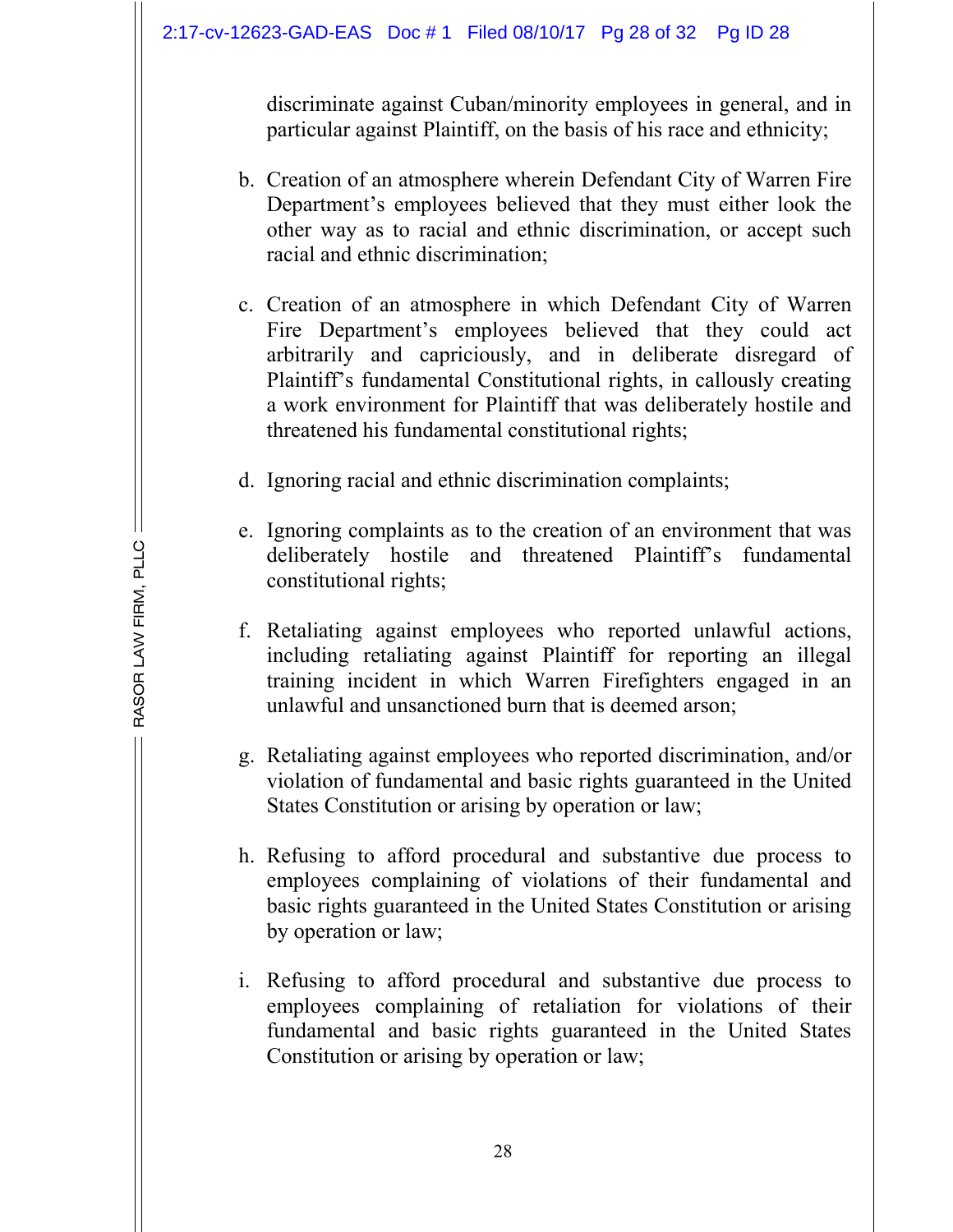- j. Creation of a hostile work environment for non-Cuban/minority employees in general, and for Plaintiff in particular; and
- k. Other acts and omissions which may be learned through the course of discovery.

130. Defendants' callous and repeated disregard of Plaintiff's constitutional rights rises to the level of deliberate indifference.

E<br>E n<br>≥ົ capacity, loss of career opportunities, loss of reputation and esteem in the 131. As a direct and proximate result of Defendants' unlawful actions and retaliations against Plaintiff as described herein, which constitute a violation of Plaintiff's constitutional rights, Plaintiff has suffered injuries and damages, including, but not limited to, potential loss of earnings and earning community, mental and emotional distress, and loss of ordinary life pleasures.

LLC

RA SOR all damages allowed under federal law. To the extent that the damages LA W132. Pursuant to 42 U.S.C. § 1983, Defendants are liable to Plaintiff for allowable and/or recoverable are deemed insufficient to fully compensate Plaintiff and/or to punish or deter the Defendants, this Court must order additional damages to be allowed so as to satisfy any and all such inadequacies.

**WHEREFORE,** Plaintiff respectfully requests that this Honorable Court enter judgment in his favor and against Defendants, jointly and severally in an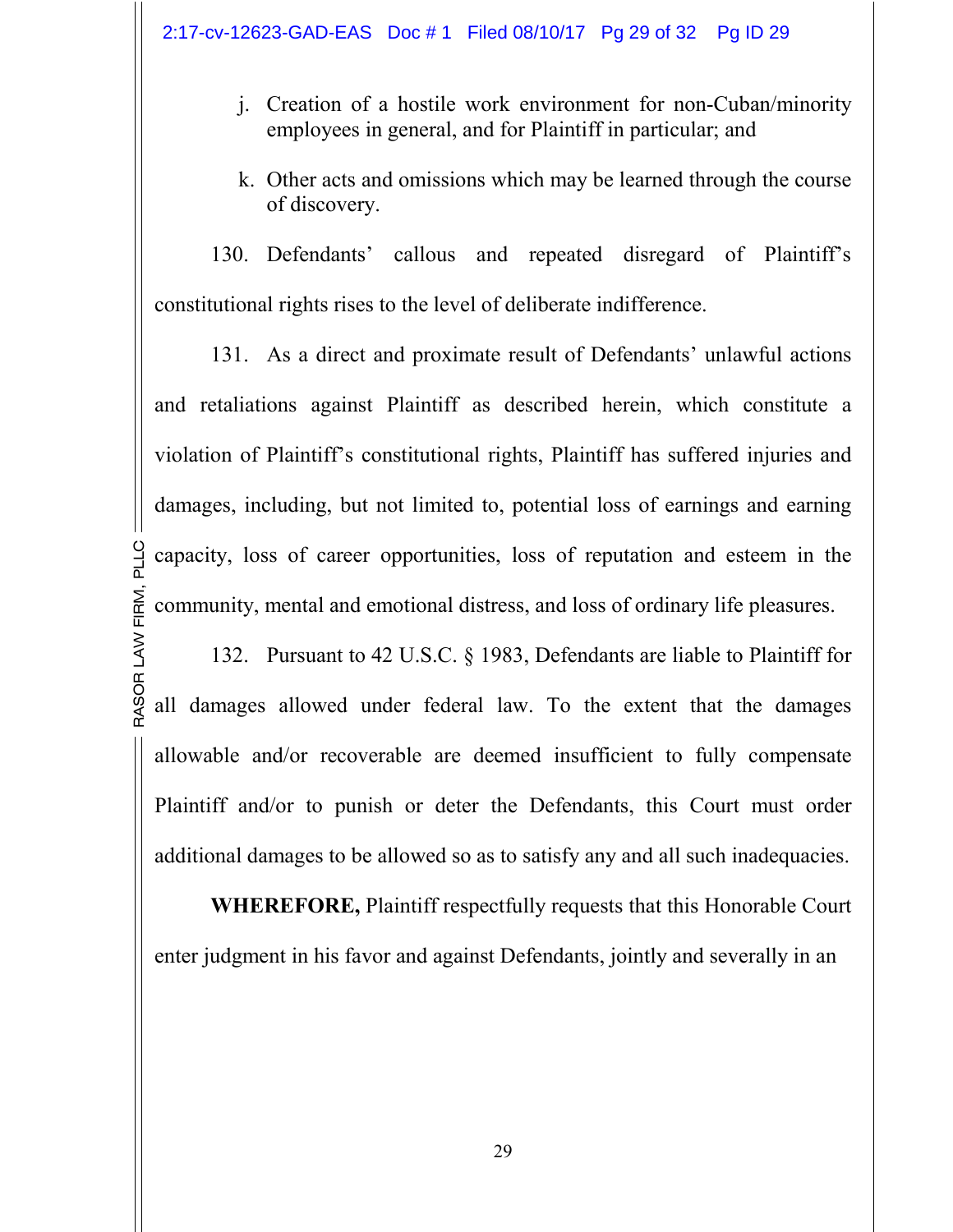2:17-cv-12623-GAD-EAS Doc # 1 Filed 08/10/17 Pg 30 of 32 Pg ID 30

 amount that is fair and reasonable and compensates Plaintiff for his injuries, plus costs, interest, and attorney fees so wrongfully incurred.

RESPECTFULLY SUBMITTED:

*/s/ James B. Rasor\_\_*  James B. Rasor (P43476) Andrew J. Laurila (P78880) Attorneys for Plaintiffs **THE RASOR LAW FIRM, PLLC** 201 E. Fourth Street Royal Oak, Michigan 48067-3846 (248) 544-9300/(248) 543-9050 Fax jbr@rasorlawfirm.com Dated: August 10, 2017 ajl@rasorlawfirm.com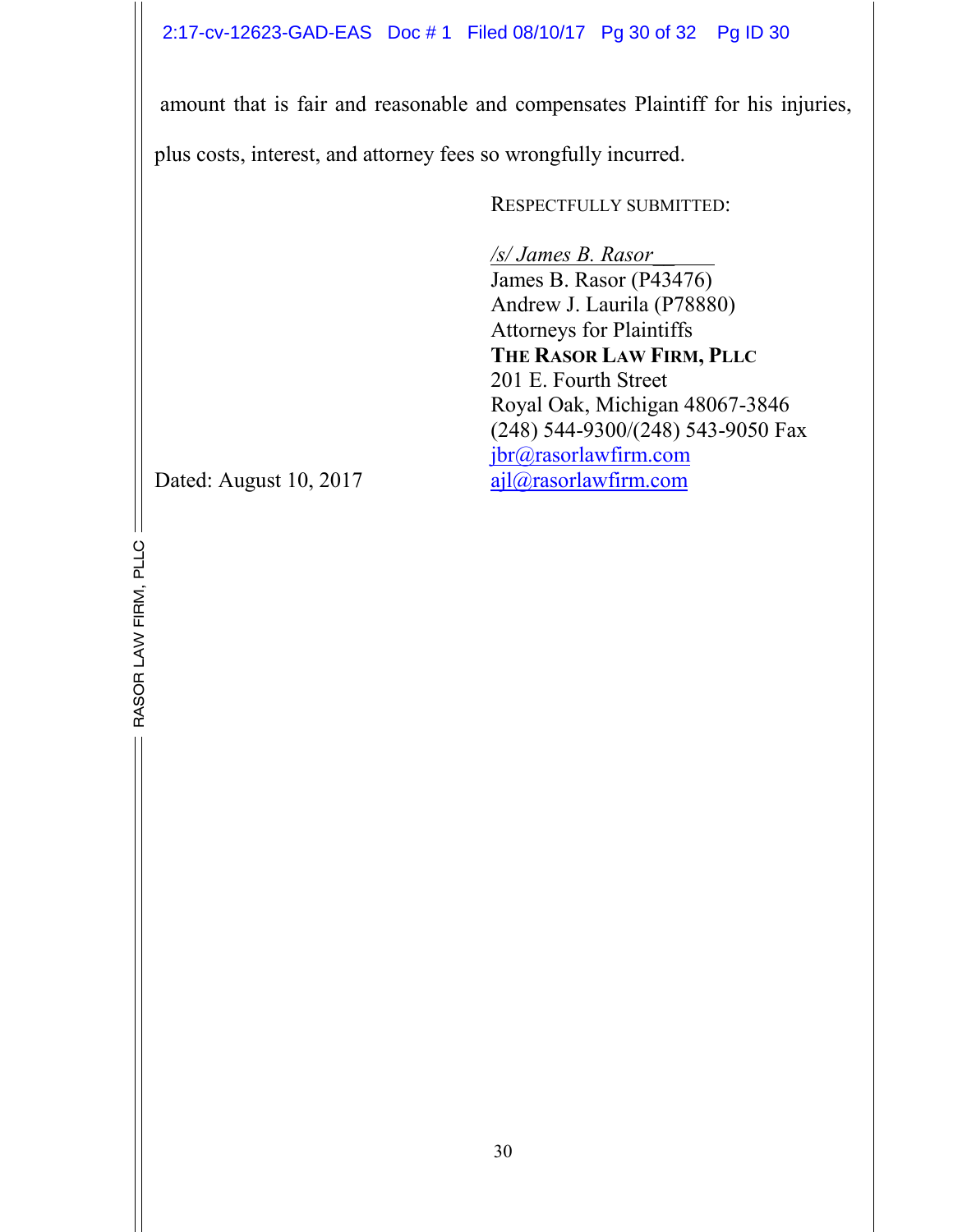2:17-cv-12623-GAD-EAS Doc # 1 Filed 08/10/17 Pg 31 of 32 Pg ID 31

### **UNITED STATES DISTRICT COURT EASTERN DISTRICT OF MICHIGAN SOUTHERN DIVISION**

JOSE SUAREZ,

Plaintiff,

vs.

LLC

CITY OF WARREN, LIEUTENANT JAMES SELAKOWSKI, in his official and individual capacity, FIRE COMMISSIONER SKIP MCADAMS, in his official and individual capacity; and FIREFIGHTER MICHAEL OWCZAREK, in his official and individual capacity,

 Case No. \_\_\_\_\_\_\_\_\_\_\_\_\_\_ Hon. \_\_\_\_\_\_\_\_\_\_\_\_\_\_\_\_\_\_

Defendants.

 $\vec{c}$  Royal Oak, MI 48067 A S o, rg.  $\sum_{i=1}^{n}$ E<br>E  $\sum_{R}$  James B. Rasor (P43476) Andrew J. Laurila (P78880) **Rasor Law Firm PLLC**  Attorneys for Plaintiff 201 E 4th Street (248) 543-9000/(248) 543-9050 (fax) jbr@rasorlawfirm.com ajl@rasorlawfirm.com

# **DEMAND FOR JURY TRIAL**

**NOW COMES** Plaintiff, JOSE SUAREZ, by and through his attorneys,

RASOR LAW FIRM, PLLC, and hereby demands a trial by jury in the above-